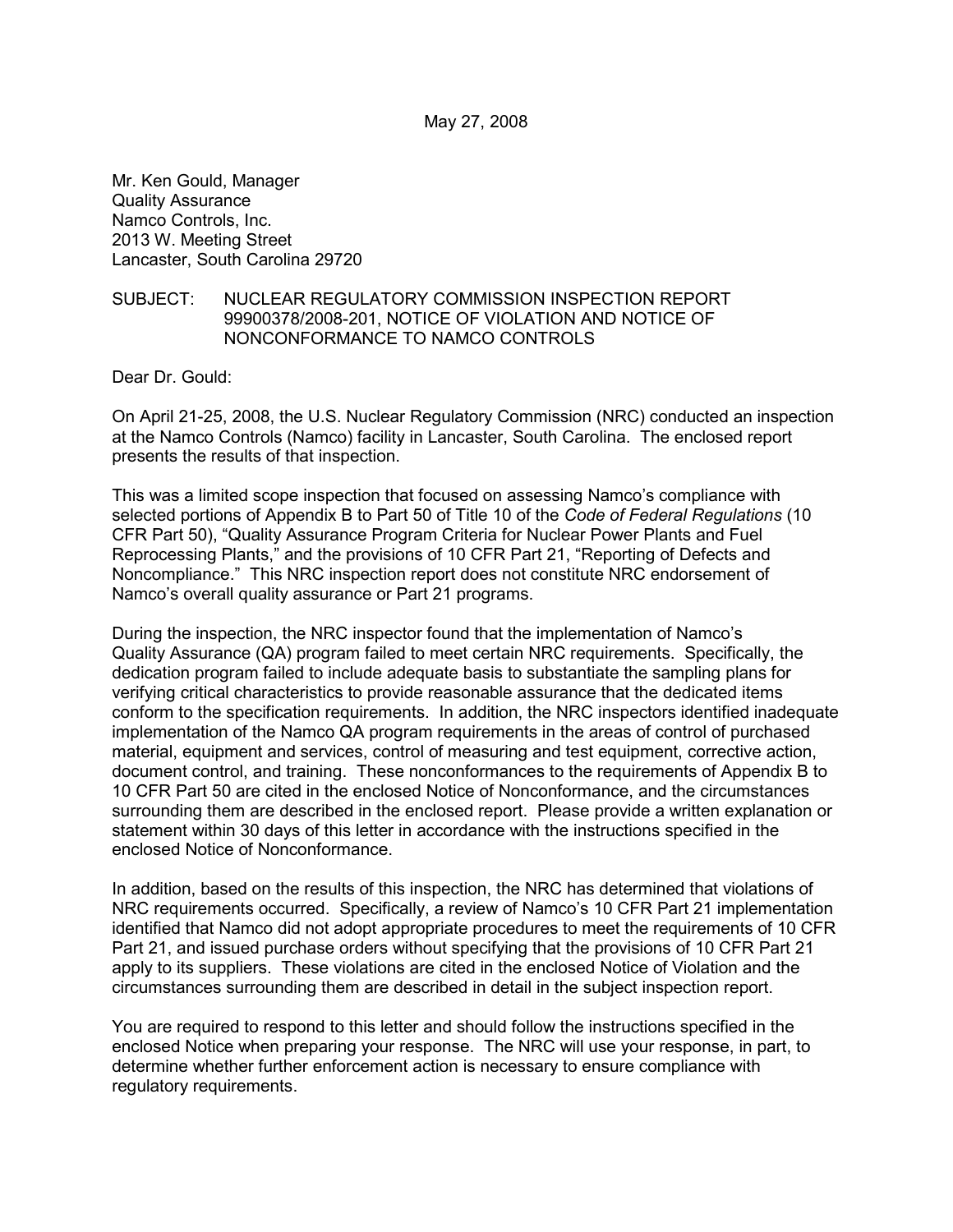#### K.Gould -2-

In accordance with 10 CFR 2.390 of the NRC's "Rules of Practice," a copy of this letter, its enclosures, and your response will be made available electronically for public inspection in the NRC Public Document Room or from the NRC's document system (ADAMS), accessible from the NRC Web site at http://www.nrc.gov/reading-rm/adams.html. To the extent possible, your response should not include any personal privacy, proprietary, or safeguards information so that it can be made available to the Public without redaction. If personal privacy or proprietary information is necessary to provide an acceptable response, then please provide a bracketed copy of your response that identifies the information that should be protected and a redacted copy of your response that deletes such information. If you request that such material is withheld from public disclosure, you must specifically identify the portions of your response that you seek to have withheld and provide in detail the bases for your claim (e.g., explain why the disclosure of information will create an unwarranted invasion of personal privacy or provide the information required by 10 CFR 2.390(b) to support a request for withholding confidential commercial or financial information). If safeguards information is necessary to provide an acceptable response, please provide the level of protection described in 10 CFR 73.21.

Sincerely,

#### **/RA/**

John A. Nakoski, Chief Quality and Vendor Branch 1 Division of Construction Inspection & Operational Programs Office of New Reactors

Docket No. 99900378

Enclosures:

- 1. Notice of Violation
- 2. Notice of Nonconformance
- 3. Inspection Report No. 99900378/2008-201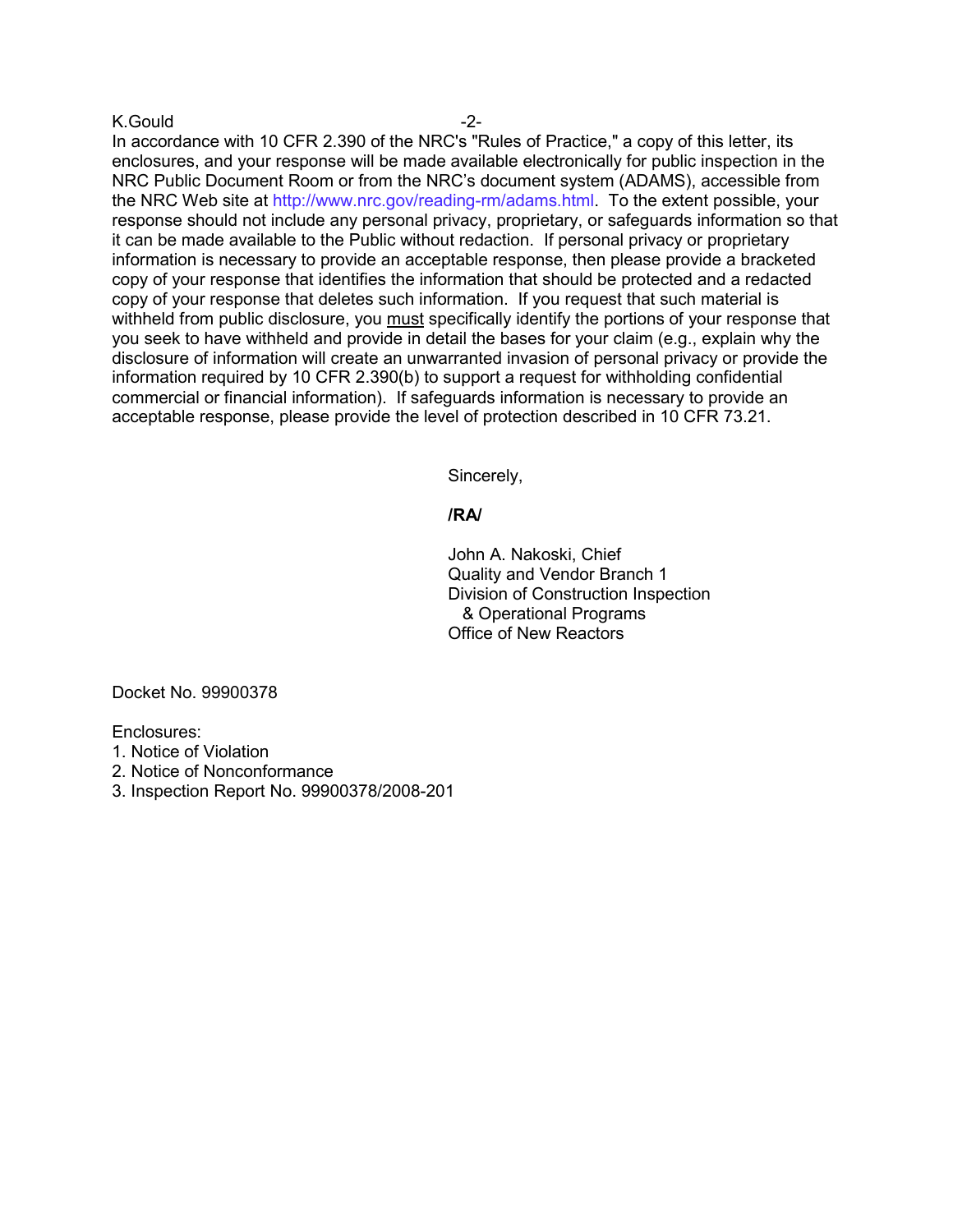#### K.Gould -2-

In accordance with 10 CFR 2.390 of the NRC's "Rules of Practice," a copy of this letter, its enclosures, and your response will be made available electronically for public inspection in the NRC Public Document Room or from the NRC's document system (ADAMS), accessible from the NRC Web site at http://www.nrc.gov/reading-rm/adams.html. To the extent possible, your response should not include any personal privacy, proprietary, or safeguards information so that it can be made available to the Public without redaction. If personal privacy or proprietary information is necessary to provide an acceptable response, then please provide a bracketed copy of your response that identifies the information that should be protected and a redacted copy of your response that deletes such information. If you request that such material is withheld from public disclosure, you must specifically identify the portions of your response that you seek to have withheld and provide in detail the bases for your claim (e.g., explain why the disclosure of information will create an unwarranted invasion of personal privacy or provide the information required by 10 CFR 2.390(b) to support a request for withholding confidential commercial or financial information). If safeguards information is necessary to provide an acceptable response, please provide the level of protection described in 10 CFR 73.21.

Sincerely,

#### **/RA/**

John A. Nakoski, Chief Quality and Vendor Branch 1 Division of Construction Inspection & Operational Programs Office of New Reactors

Docket No. 99900378

Enclosures:

- 1. Notice of Violation
- 2. Notice of Nonconformance
- 3. Inspection Report No. 99900378/2008-201

| DISTRIBUTION: |
|---------------|
|---------------|

| <b>DCIP/CQV RF</b> | GTracy    | <b>JTappert</b> | JPeralta |
|--------------------|-----------|-----------------|----------|
|                    | RMcIntyre | KKavanagh       |          |

#### **ADAMS ACCESSION NO: ML081330476 Check for ADAMS**: ■ Public □ Non-Public □ Sensitive ■ Non-Sensitive

|               | VIICUN IVI AVAIIIV. II QUIIU |             | ii Nuit uullu | ⊔ ∪спэккс  | ■ סטווסטרווסטיו |             |          |
|---------------|------------------------------|-------------|---------------|------------|-----------------|-------------|----------|
| <b>OFFICE</b> | COVP:DCIP:                   | COVB: DCIP: | COVB: DCIP:   | COVP:DCIP: | COVP:DCIP:      | BC:CCIB:DCI | BC:CQVB: |
|               | <b>NRO</b>                   | <b>NRO</b>  | <b>NRO</b>    | <b>NRO</b> | <b>NRO</b>      | P:NRO       | DCIP:NRO |
| <b>NAME</b>   | JOrtega-                     | YDiaz-      | KNaidu        | TMatula    | ARivera-        | RPascarelli | JNakoski |
|               | Luciano                      | Castillo    |               |            | Varona          |             |          |
| <b>DATE</b>   | 5/13/08                      | 5/14/08     | 5/14/08       | 5/27/08    | 5/27/08         | 5/27/08     | 5/27/08  |

 **OFFICIAL RECORD COPY**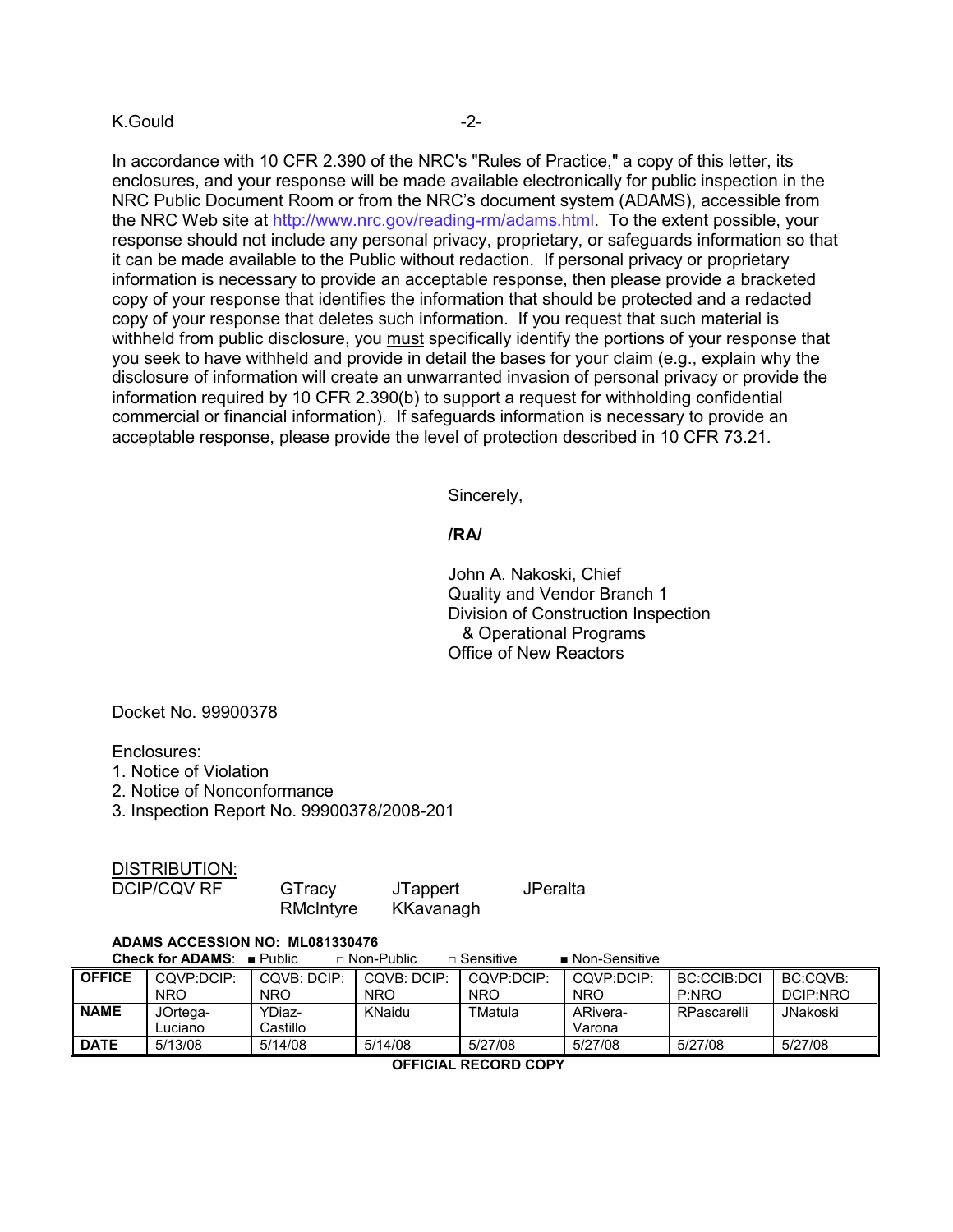# **NOTICE OF VIOLATION**

Lancaster, SC 29720

Namco Controls, Inc. Docket Number 99900378 2013 West Meeting Street Inspection Report Number 2008-201

Based on the results of a Nuclear Regulatory Commission (NRC) inspection conducted April 21- 25, 2008, of activities performed at the Namco Controls (Namco) facility at Lancaster, South Carolina, violations of NRC requirements were identified. In accordance with the NRC Enforcement Policy, the violations are listed below:

A. Title 10, Section 21.21, "Notification of Failure to Comply or Existence of a Defect and Its Evaluation," of the Code of Federal Regulations (10 CFR 21.21), paragraph 21.21(a), requires, in part, that each individual, corporation, partnership, or other entity subject to 10 CFR Part 21, "Reporting of Defects and Noncompliance," shall adopt appropriate procedures to evaluate deviations and failures to comply associated with substantial safety hazards as soon as practicable.

In part, 10 CFR 21.21(d)(3)(i), requires that the responsible officer verify that the initial notification by facsimile has been received by calling the NRC Operations Center.

Contrary to the above, as of April 25, 2008, Namco Standard Practice (NSP) 60-0012, "Reporting of Defects Per 10 CFR Part 21," Revision F, did not provide adequate procedural guidance to meet the requirements of 10 CFR Part 21. For example:

- 1. NSP 60-0012 did not provide guidance to determine through an evaluation that the identified deviation is a defect or failure to comply associated with a substantial safety hazard as required by the regulation.
- 2. NSP 60-0012 did not provide for verification that the facsimile has been received by calling the NRC Operations Center as required by the regulation.

This issue is identified as Violation 99900378/2008-201-01.

This is a Severity Level IV violation (Supplement VII).

B. 10 CFR Part 21, Section 21.31, "Procurement Documents," requires, in part, that each individual, corporation, partnership, dedicating agency, or other entity subject to 10 CFR Part 21 shall ensure that each procurement document for a facility, or a basic component issued by him, her or it on or after January 6, 1978, specifies, when applicable, that the provisions of 10 CFR Part 21 apply.

Contrary to the above, as of April 25, 2008, Namco issued three purchase orders (PJS0606, dated April 17, 2008; PJS0497, dated March 7, 2008; and, PTA4612, dated January 24, 2008) for nuclear-qualified parts to EGS, Inc. (EGS) and two purchase orders (PCO132662, dated February 27, 2008; and, PCO132492, dated February 25,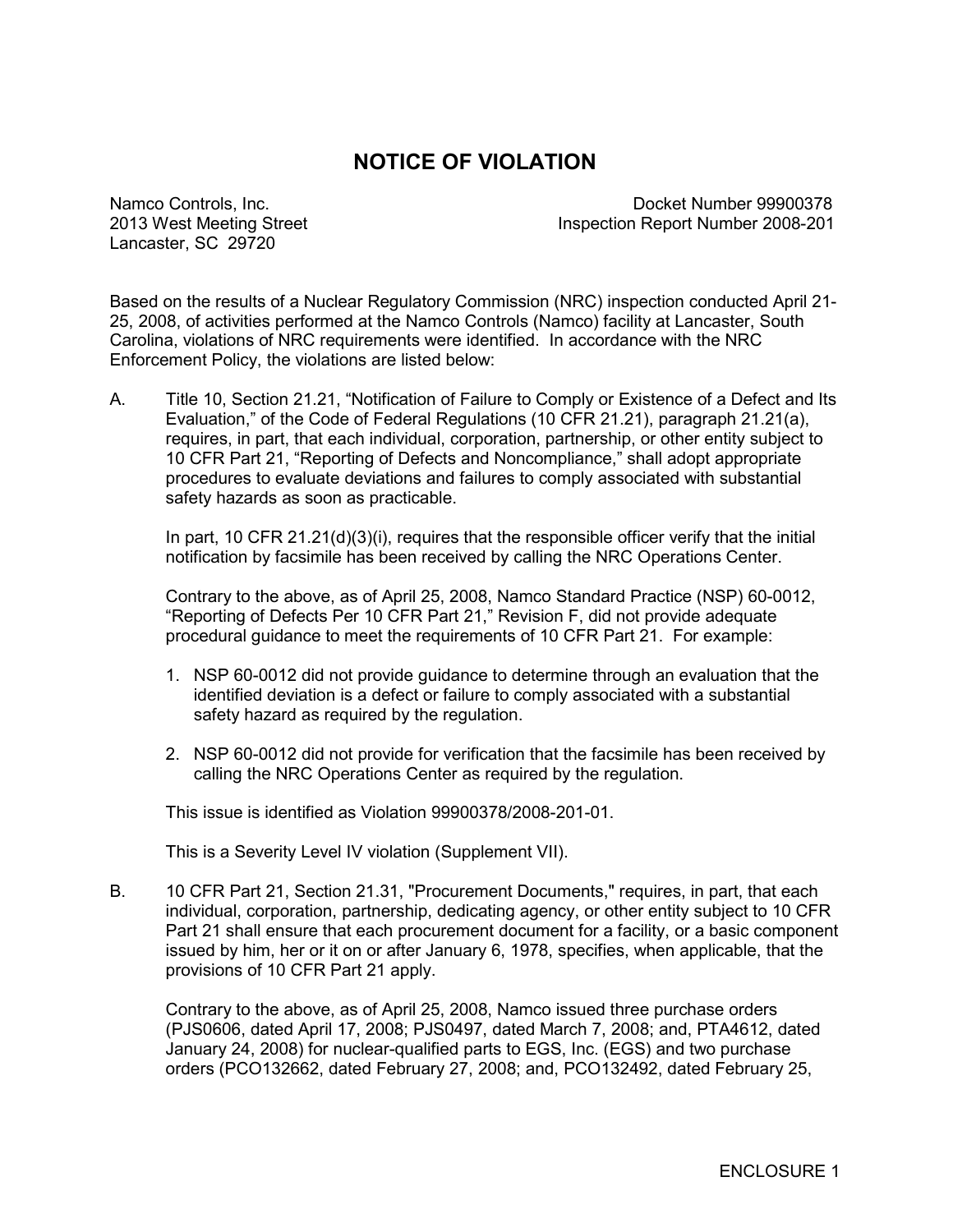2008) for material testing services to Applied Technical Service, Inc. (ATS) without specifying that the provisions of 10 CFR Part 21 apply. Both EGS and ATS are Namcoqualified 10 CFR Part 50, Appendix B, suppliers providing nuclear material, equipment, and services to Namco.

This issue has been identified as Violation 99900378/2008-201-02.

This is a Severity Level IV violation (Supplement VII).

Pursuant to the provisions of 10 CFR 2.201, Namco Controls is hereby required to submit a written statement or explanation to the U.S. Nuclear Regulatory Commission, ATTN: Document Control Desk, Washington, DC 20555-001 with a copy to the Chief, Quality and Vendor Branch 2, Division of Construction Inspection and Operational Programs, Office of New Reactors, within 30 days of the date of the letter transmitting this Notice of Violation (Notice). This reply should be clearly marked as a "Reply to a Notice of Violation; 99900378/2008-201-01 and 99900378/2008-201-02" and should include for each violation: (1) the reason for the violation, or, if contested, the basis for disputing the violation or severity level, (2) the corrective steps that have been taken and the results achieved, (3) the corrective steps that will be taken to avoid further violations, and (4) the date when full compliance will be achieved. Your response may reference or include previous docketed correspondence, if the correspondence adequately addresses the required response. Where good cause is shown, consideration will be given to extending the response time.

If you contest this enforcement action, you should also provide a copy of your response, with the basis for your denial, to the Director, Office of Enforcement, United States Nuclear Regulatory Commission, Washington, DC 20555-0001.

Because your response will be made available electronically for public inspection in the NRC Public Document Room or from the NRC's document system (ADAMS), accessible from the NRC Web site at http://www.nrc.gov/reading-rm/adams.html, to the extent possible, it should not include any personal privacy, proprietary, or safeguards information so that it can be made available to the public without redaction. If personal privacy or proprietary information is necessary to provide an acceptable response, then please provide a bracketed copy of your response that identifies the information that should be protected and a redacted copy of your response that deletes such information. If you request withholding of such material, you must specifically identify the portions of your response that you seek to have withheld and provide in detail the bases for your claim of withholding (e.g., explain why the disclosure of information will create an unwarranted invasion of personal privacy or provide the information required by 10 CFR 2.390(b) to support a request for withholding confidential commercial or financial information). If safeguards information is necessary to provide an acceptable response, please provide the level of protection described in 10 CFR 73.21.

Dated this 27th day of May 2008.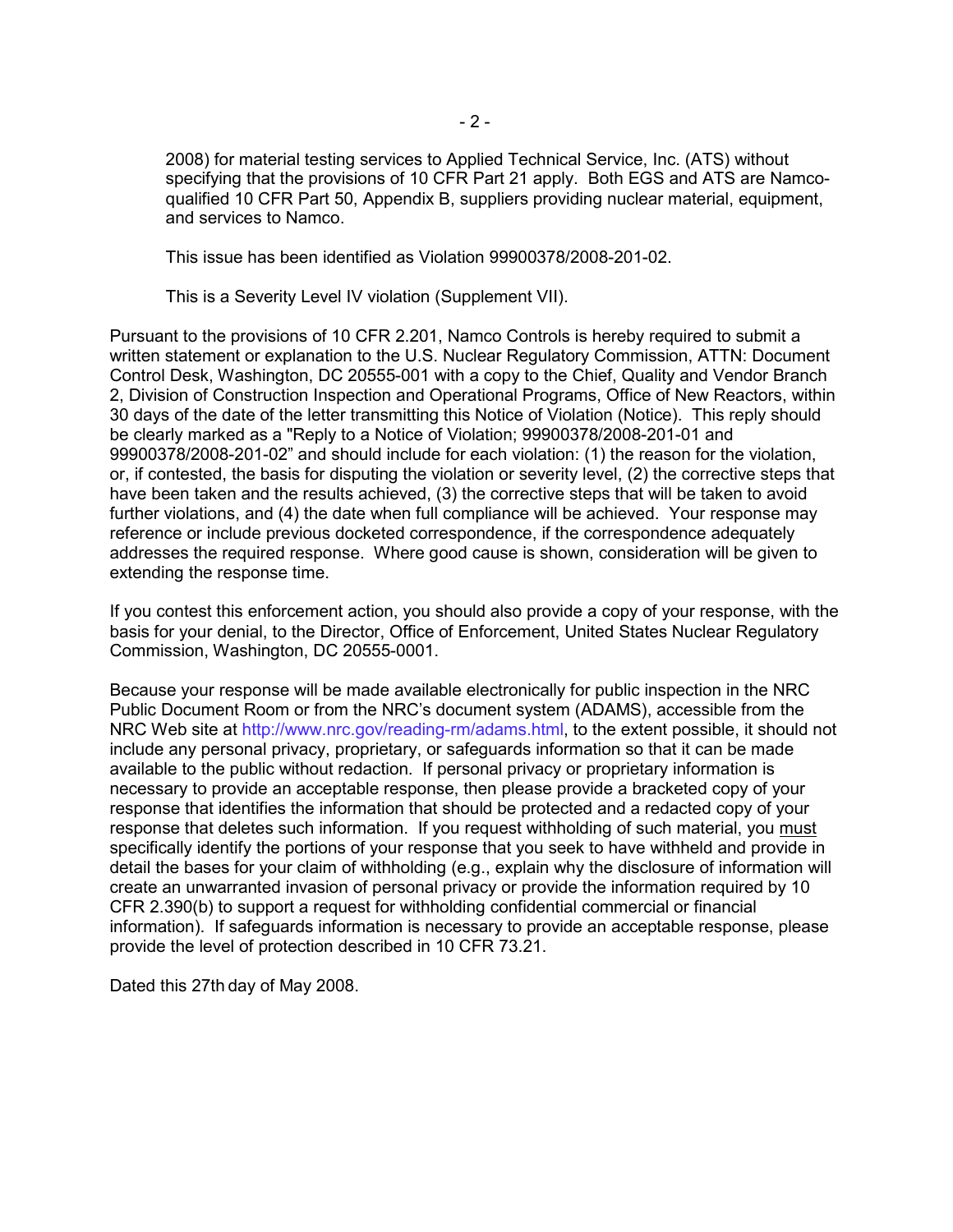# **NOTICE OF NONCONFORMANCE**

Lancaster, South Carolina 29720

Namco Controls Docket Number 99900378 2013 W. Meeting Street Inspection Report Number 2008-201

Based on the results of a Nuclear Regulatory Commission (NRC) inspection conducted on April 21-25, 2008, at the Namco Controls (Namco) facility at Lancaster, South Carolina, it appears that certain activities were not conducted in accordance with NRC requirements that were contractually imposed upon Namco Controls by NRC licensees or other vendors.

A. Criterion III, "Design Control," of Appendix B to 10 CFR Part 50, states, in part, that measures shall be established for the selection and review for suitability of application of materials, parts, equipment, and processes that are essential to the safety-related functions of the structures, systems and components.

Section VII, "Control of Purchased Material and Services," of the Namco Qualified Products-Quality Manual, Revision M, states that suppliers are chosen on the basis of their ability to satisfy the applicable requirements.

Section IV, "Procurement Document Control," of the Namco Qualified Products-Quality Manual states that the Purchasing Department shall issue purchase orders assuring that proper quality codes are referenced.

Quality Control Procedure (QCP)-002, "Inspection and Dedication," Revision M, defines the measures for inspection and dedication of commercial grade items used in Qualified Products. Section 8.0, "Sampling Procedures," of QCP-002 establishes the sampling procedures and plans for inspection of qualified products, including piece level parts and subassemblies. Inspection of piece level parts and subassemblies shall be performed in accordance with the applicable drawing, specifications, and the dimensional inspection report.

Contrary to the above, as of April 25, 2008, Namco's sampling practice for dedicating commercial grade items does not provide reasonable assurance that all items received from its suppliers would conform to the specification requirements. Specifically:

- 1. Namco's commercial grade survey process failed to verify that the supplier's quality program included processes, such as material traceability and lot/batch controls, for the control of critical characteristics.
- 2. Namco did not identify and formally impose in procurement documents the applicable supplier's program/procedures to control the identified critical characteristics.

This issue has been identified as Nonconformance 99900378/2008-201-03.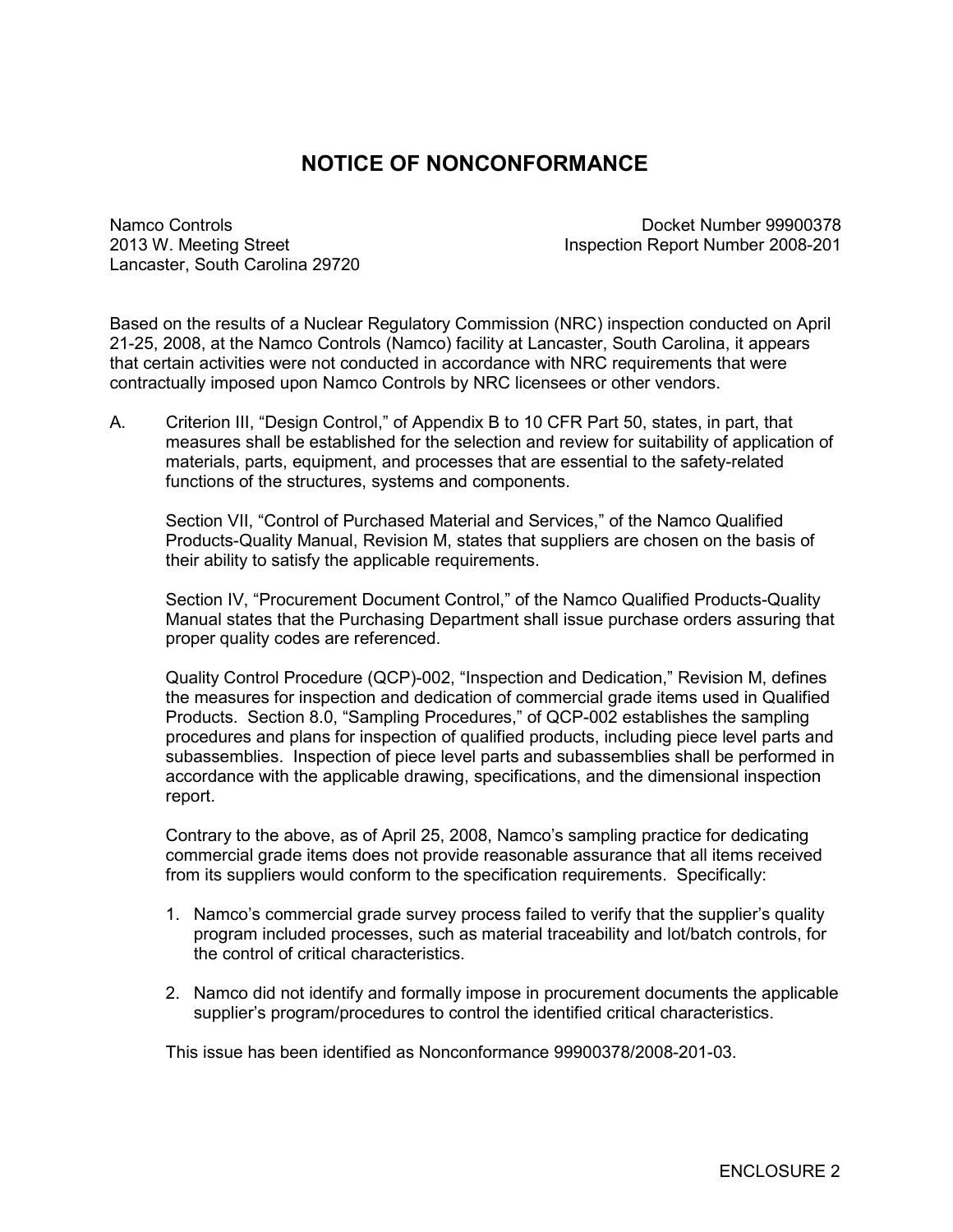B. Criterion VII, "Control of Purchased Material, Equipment, and Services," of Appendix B to 10 CFR Part 50, states, in part, that measures shall be established to assure that purchased material, equipment, and services, whether purchased directly or through contractors and subcontractors, conform to the procurement documents. These measures shall include provisions, as appropriate, for source evaluation and selection.

Section VII, "Control of Purchased Material and Services," and Section XVIII, "Audits," of the Namco Qualified Products-Quality Manual state that suppliers are chosen on the basis of their ability to satisfy the applicable requirements. Only those suppliers approved by the Quality Department and appearing on the Qualified Suppliers List (QSL) may furnish material, parts, or services for Qualified Products.

Namco Standard Practice (NSP) 60-0005, "Qualification of Suppliers," Revision L, provides measures for approval and qualification of suppliers of products and services incorporated in Namco products. Section 7.4 of NSP60-0005 requires that for a supplier to be added to the QSL a satisfactory on-site evaluation (audit) of the supplier's quality program or process controls, as applicable, is completed.

NSP 60-0006, "Guidelines for Auditing Quality Systems," Revision L, defines the system for planning, conducting, and reporting quality system audits of the quality program at Namco and its suppliers. Section 5.0 of NSP60-0006 requires for the audits to be designed to provide confidence in the implementation of the quality program and assess the effectiveness of the program. Prepared checklists and applicable procedures shall be used as guidelines.

Contrary to the above, as of April 25, 2008, Namco's external audit reports for suppliers of nuclear material, equipment, and services did not provide sufficient objective evidence to support the auditor's conclusions that audited suppliers have programs that meet the requirements of Appendix B to 10 CFR Part 50, "Quality Assurance Criteria for Nuclear Power Plants and Fuel Reprocessing Plants."

This issue has been identified as Nonconformance 99900378/2008-201-04.

C. Criterion XII, "Control of Measuring and Test Equipment," of Appendix B to 10 CFR Part 50, states, in part, that measures shall be established to assure that tools, gauges, instruments, and other measuring and testing devices used in activities affecting quality are properly controlled, calibrated, and adjusted at specified periods to maintain accuracy within necessary limits.

Section XII, "Control of Measuring and Test Equipment," of the Namco Qualified Products-Quality Manual describes the requirements for the calibration, identification, and of M&TE.

Namco procedure CPM-000, "Calibration System Manual," Revision X, provides for the identification, calibration, and control of M&TE. Section 13.0 of CPM-000 requires that calibration records shall be retained in accordance with applicable procedures.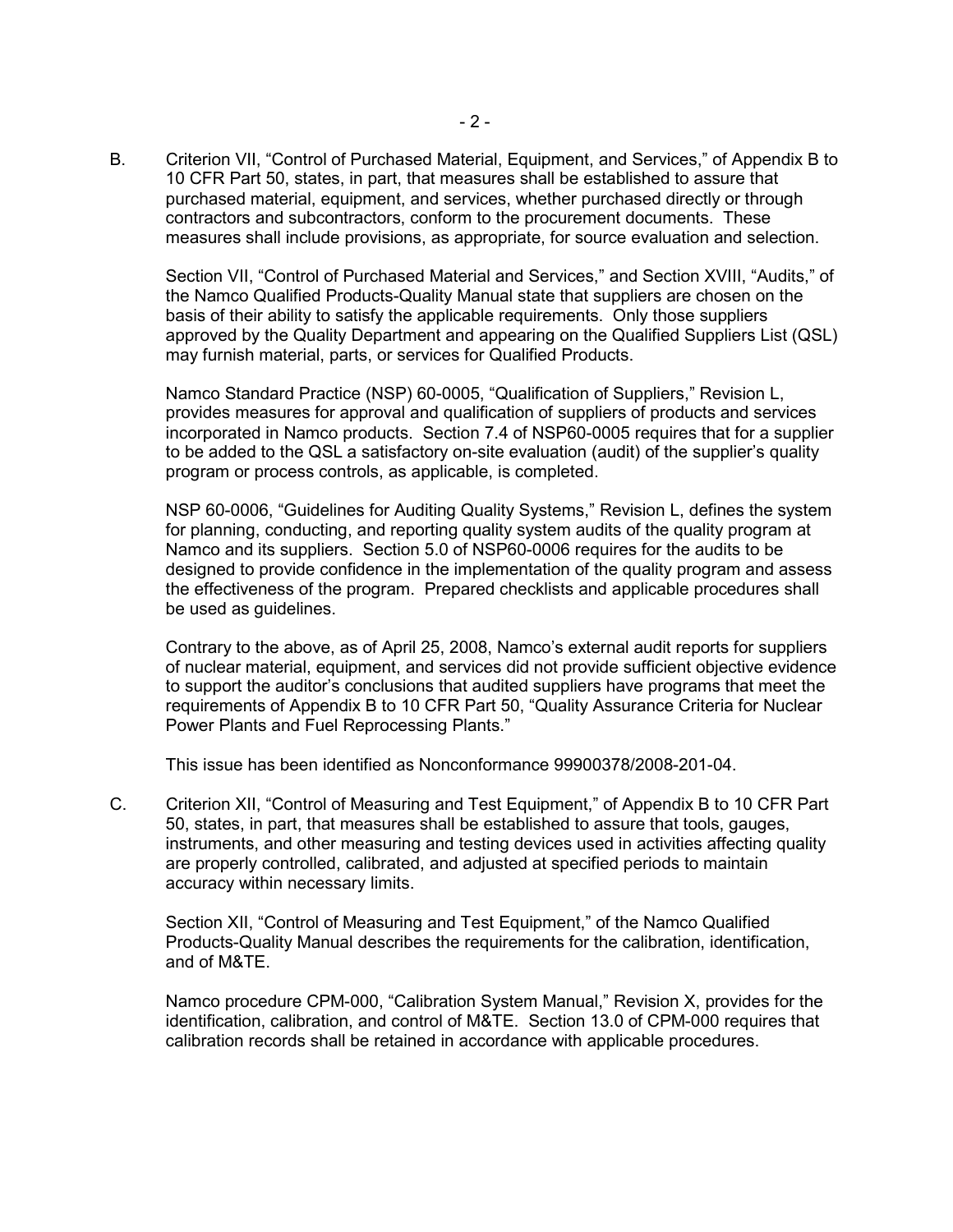NSP 60-0006, "Guidelines for Auditing Quality Systems," Revision L, defines the system for planning, conducting, and reporting quality system audits of the quality program at Namco and its suppliers. Section 5.0 of NSP60-0006 requires for the audits to be designed to provide confidence in the implementation of the quality program and assess the effectiveness of the program. Prepared checklists and applicable procedures must be used as guidelines.

Contrary to the above, as of April 25, 2008:

- 1. Namco could not provide current and historical calibration records sufficient to support calibration activities performed at Namco for measuring and test equipment (M&TE) used for nuclear products.
- 2. Namco external audit reports for commercial calibration suppliers did not provide a supplier audit checklists as objective evidence to support the qualifications of suppliers and the accuracy and adequacy of M&TE calibrated by those suppliers.

These issues have been identified as Nonconformance 99900378/2008-201-05.

D. Criterion XVI states, in part, that identification of condition adverse to quality, the cause of condition, and the corrective action taken shall be documented.

 Section XVI, "Corrective Action," of the Namco Quality Products-Quality Manual states that conditions adverse to quality shall be documented on a Corrective Action Requests (CAR) and processed in accordance with documented procedures.

 NSP 60-0011, "Corrective Action Request," Revision F, defines the measure to generate, track and close CARs. Section 4.0 of NSP 60-0011 provides for the Quality Department to be responsible for issuing CARs, verifying implementation of actions taken, verifying the effectiveness of action taken, and maintaining the appropriate records and associated data. Section 6.0 of NSP 60-0011 requires that in the event that the actions taken are acceptable the CAR and the CAR log are annotated accordingly (i.e., CLOSED).

 Contrary to the above, as of April 25, 2008, Namco closed four CARs (CAR 07-062, dated November 2, 2007; CAR 07-068, dated December 12, 2007; CAR 07-069, dated December 12, 2007; and, CAR 08-001, dated January 15, 2008) without objective evidence that all actions were completed before closing the CAR.

This is identified as Nonconformance 99900378/2008-201-06.

E. Criterion III, "Design Control" of Appendix B to 10 CFR Part 50, states, in part, that measures shall include provisions to assure that appropriate quality standards are specified and included in design documents and that deviations from such standards are controlled.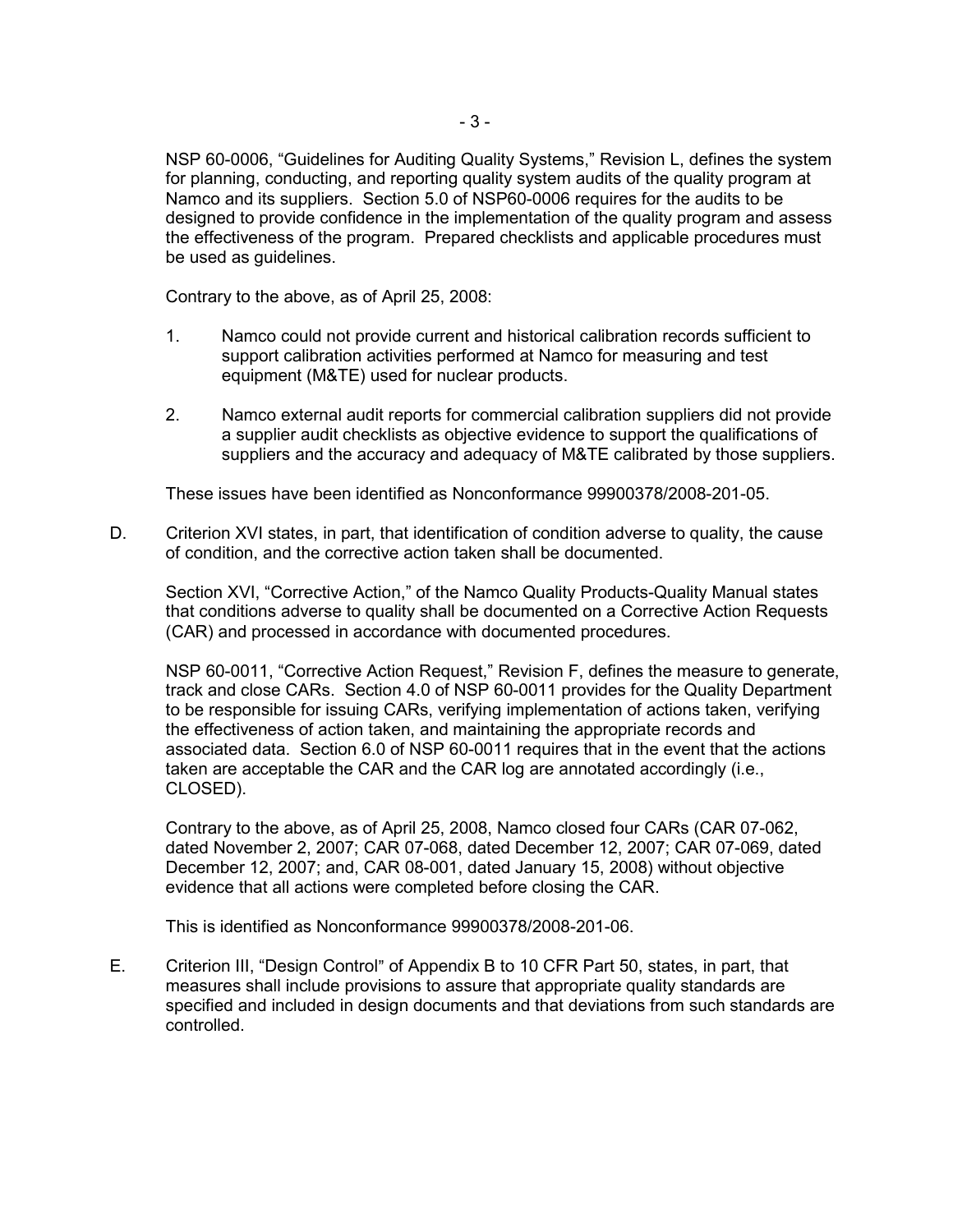Criterion IV, "Document Control," of Appendix B to 10 CFR Part 50, states, in part, that measures shall be established to control the issuance of documents which prescribe activities affecting quality.

NSP 10-0001, "Customer Purchase Order Entry," Revision E, provides a system to review, approve, accept and control customer PO requirements. Section 5.1 of NSP 10- 0001 provides for the Nuclear Market/Customer Service Manager (NM/CSM), or his designee to be responsible for the review of all the customer specifications and PO requirements.

NSP 60-0016, "Processing Customer Order for Qualified Products," Revision E, requires the Quality Manager or his designee to review a customer's PO to assure that no discrepancies exist between Namco Standard Operating Procedure and customer requirements.

NSP 60-0008, "Issuing Certificates of Conformance or Compliance (CoC)," Revision H, establishes a system for issuing and controlling certificates of conformance (CoC). The Quality Manager is required to verify that the quality requirements are reasonable under Namco's QA program, review the CoC for correctness, completeness, and compliance with customer's PO, and document exceptions on Quality Form (QF)-35.

 Contrary to the above, as of April 23, 2008, Namco accepted the purchase order (PO 225316, dated March 18, 2008) received from Weir Valves & Controls, USA, Incorporated that included the use of RX465 M-type glass-filled phenolic contact carrier for the supply of 48 Type EA 740-50100 limit switches when Namco Qualification Test Report 180 qualified the EA740-series limit switches using RX865 M-type glass-filled phenolic contact. In addition, Namco issued the CoC reflecting the use of RX465 M-type glass-filled phenolic contact carrier.

These issues have been identified as Nonconformance 99900378/2008-201-07.

F. Criterion VI, "Document Control," of Appendix B to 10 CFR Part 50, states, in part, that measures shall be established to: 1) control the issuance of documents that prescribe activities affecting quality; 2) assure that documents, including changes, are reviewed for adequacy and approved for release by authorized personnel; and 3) assure that documents are distributed to and used at the location where the prescribed activity is performed.

Section VI, "Document Control," of the Namco Quality Products-Quality Manual states that the Quality Manager maintains a controlled copy list of the quality program documentation issued internally and externally.

NSP 60-0013, "Control of Quality Program Documents," Revision F, provides for the review, approval, and ownership of the Namco Standard Practice (NSP) documents, quality program forms, and the Namco Qualified Products-Quality Program Manual.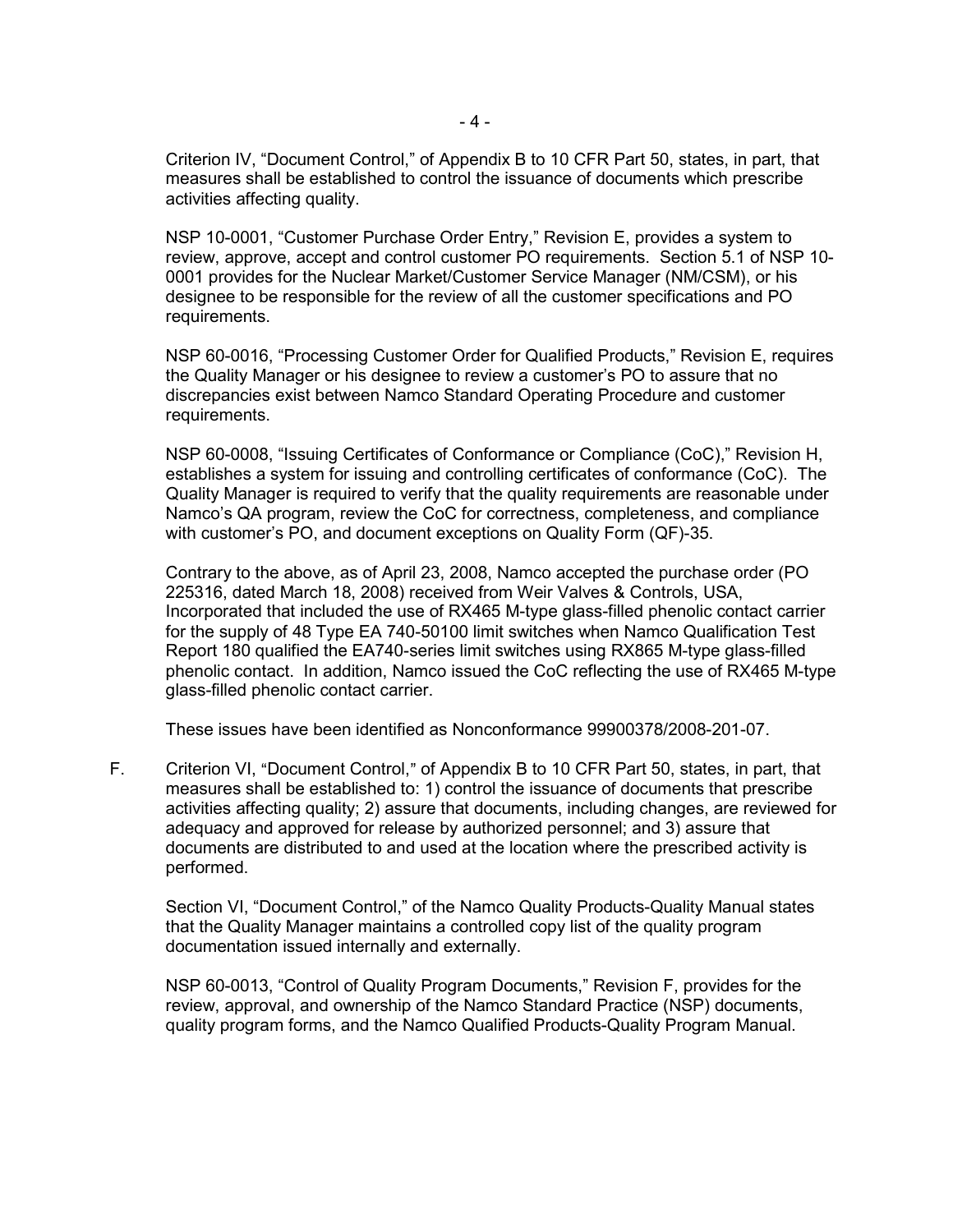Sections 8.1.1.1 and 8.2.1.1 of NSP 60-0013 requires having only two sets of controlled hard copies of the Namco Qualified Products-Quality Program Manual and NSPs, respectively, in the printed form; the master hard-copy with original signatures in the document storage area and the second copy in the inspection area. In accordance with Section 8.4.2 of NSP60-0013, the second copy should be identified with a controlled copy or set number.

Section 6.3 of NSP 60-0013 requires having an Index of Quality Forms, controlled by version. The index must be authorized by the quality manager and contain the form name, form number, and revision level of each form. Section 6.2.4 of NSP 60-0013 provides for a "Record of revisions – A specific separate form that documents the revision history of the form and includes the revision date, revision level, and a brief description of the changes."

Section 4.2.6 of NSP 60-0013 requires the Quality Manager to maintain a list of all controlled copies of quality program documents issued internally and externally.

Section 8.2.3 of NSP 60-0013 requires that superseded versions of NSP documents and the NSP table of contents be marked superseded or obsolete and deleted from or moved to a secure location on the LAN. The hard copies must be discarded upon internal distribution of the approved replacement versions.

QCP-009, "Control of Forms," Revision C, provides for the preparation, issuance and control of Quality Forms (QF) used in the Namco quality system. Section 5.2.4 of QCP-009, requires that a controlled binder that includes a table of contents and a copy of the current version of each approved form should be maintained in the Quality Department in addition having to a masters forms tables of contents and forms in the Records Storage area.

Contrary to the above, as of April 25, 2008:

- 1. Namco did not provide any formal identification, such as controlled number, on the second controlled hard copy of Namco's NSP procedures as required by NSP 60- 0013, Section 8.4.2.
- 2. On the index of Quality Forms, the revision date for some of the quality forms did not match the revision date on the Revision Record of each form as required by NSP 60- 0013, Section 6.3.
- 3. Namco does not maintain a list of controlled copies as required by NSP 60-0013, Section 4.2.6.
- 4. Namco had superseded hard copy versions of NSP documents filed in the same location with the latest approved revision contrary to NSP 60-0013, Section 8.2.3, requirements.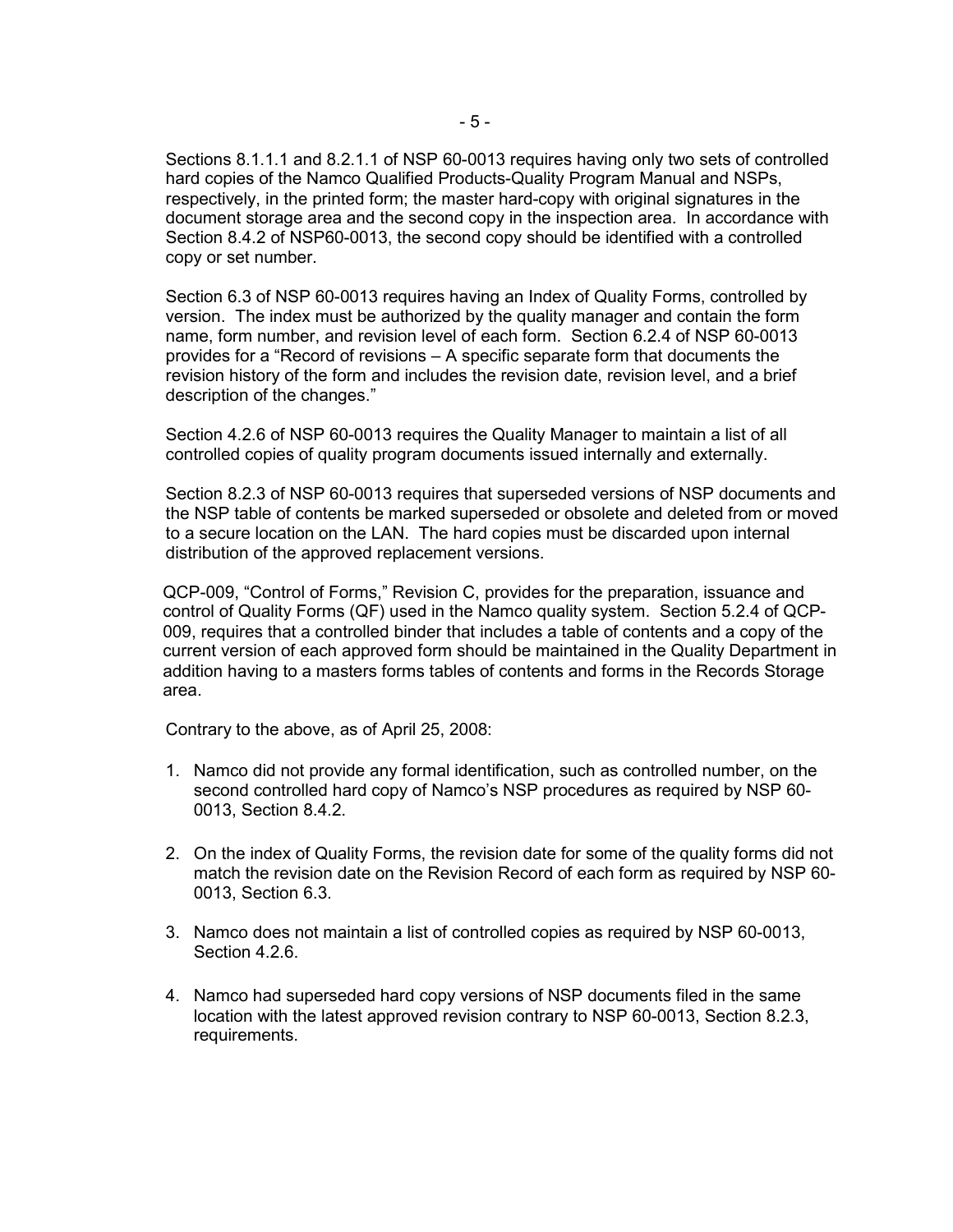5. Namco does not maintain a master copy of Namco's Quality Forms in the records storage area as required by QCP-009, Section 5.2.4.

These issues have been identified as Nonconformance 99900378/2008-201-08.

G. Criterion II, "Quality Assurance Program," of Appendix B to 10 CFR Part 50, states, in part, that measures shall be established to provide for indoctrination and training of personnel performing activities affecting quality as necessary to assure that suitable proficiency is achieved and maintained.

Namco Qualified Products-Quality Manual states that Quality Department associates are trained in accordance with applicable Namco procedures.

NSP 60-0009, "Procedure for Personnel Training and Qualification," Revision F, defines minimum requirements for the indoctrination and training of personnel performing activities affecting quality. Specifically, Section 5.0, "Specialized Training and Qualification Requirements," of NSP 60-0009 establishes minimum qualifications requirements for: 1) Assembly personnel, 2) Inspection and Quality Test personnel, and 3) Lead auditors and auditors. In addition, Section 5.0 of NSP 60-0009 states that the qualification and proficiency of inspection, quality test, and audit personnel shall be reviewed and documented annually.

Contrary to the above, as of April 25, 2008:

- 1. NSP 60-0009 only identifies the training and qualifications requirements for assembly, inspection, quality test, and audit personnel. NSP 60-0009 does not provide for training of all Quality Department associates as required by Namco Qualified Products-Quality Manual.
- 2. Pre-assembly and assembly personnel did not have required training documented as being completed or performed as required by Section 5.0 of NSP 60-0009.

These are identified as Nonconformance 99900378/2008-201-09.

Please provide a written statement or explanation to the U.S. Nuclear Regulatory Commission, ATTN: Document Control Desk, Washington, DC 20555-0001 with a copy to the Chief, Quality and Vendor Branch 2, Division of Construction Inspection and Operational Programs, Office of New Reactors, within 30 days of the date of the letter transmitting this Notice of Nonconformance. This reply should be clearly marked as a "Reply to a Notice of Nonconformance" and should include for each noncompliance: (1) the reason for the noncompliance, or if contested, the basis for disputing the noncompliance; (2) the corrective steps that have been taken and the results achieved; (3) the corrective steps that will be taken to avoid noncompliances; and (4) the date when your corrective action will be completed. Where good cause is shown, consideration will be given to extending the response time.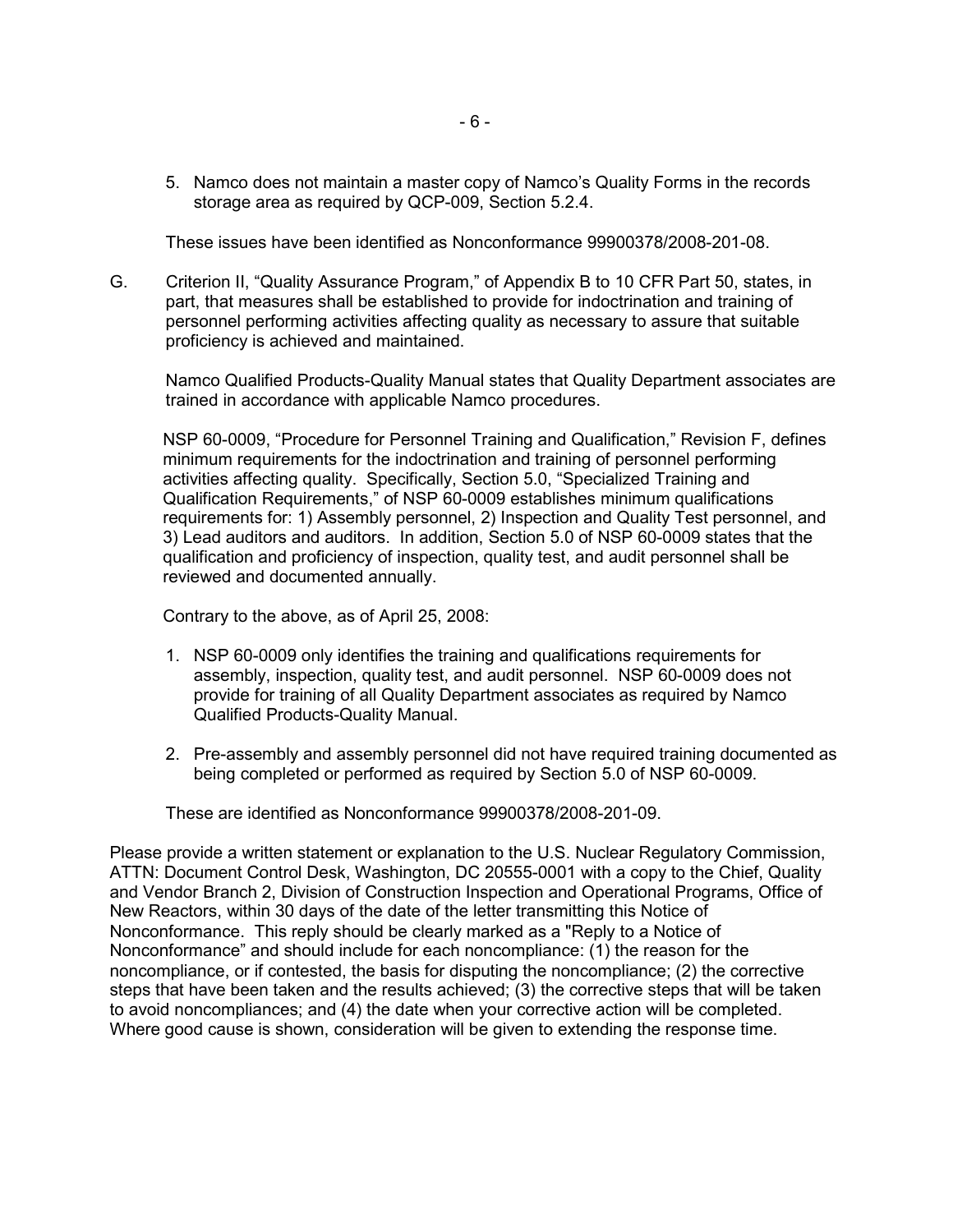Because your response will be made available electronically for public inspection in the NRC Public Document Room or from the NRC's document system (ADAMS), to the extent possible, it should not include any personal privacy, proprietary, or safeguards information so that it can be made available to the public without redaction. ADAMS is accessible from the NRC Web site at http://www.nrc.gov/reading-rm/adams.html. If personal privacy or proprietary information is necessary to provide an acceptable response, then please provide a bracketed copy of your response that identifies the information that should be protected and a redacted copy of your response that deletes such information. If you request withholding of such material, you must specifically identify the portions of your response that you seek to have withheld and provide in detail the bases for your claim of withholding (e.g., explain why the disclosure of information will create an unwarranted invasion of personal privacy or provide the information required by 10 CFR 2.390(b) to support a request for withholding confidential commercial or financial information). If safeguards information is necessary to provide an acceptable response, please provide the level of protection, described in 10 CFR 73.21.

Dated this  $27<sup>th</sup>$  day of May 2008.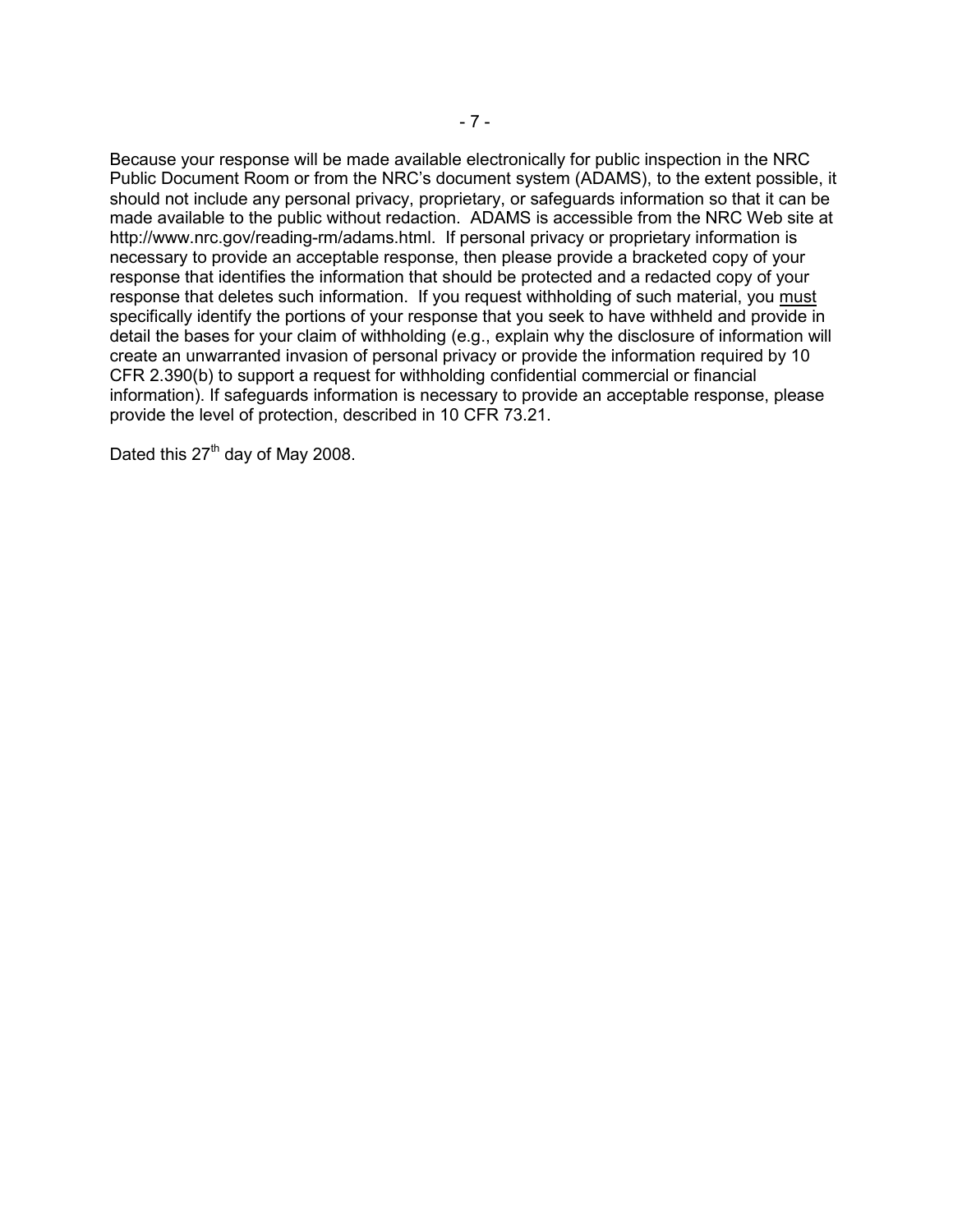#### **U.S. NUCLEAR REGULATORY COMMISSION OFFICE OF NEW REACTORS DIVISION OF CONSTRUCTION INSPECTION AND OPERATIONAL PROGRAMS**

# **VENDOR INSPECTION REPORT**

| Report No:                     |                        | 99900378/2008-201                                                                                                                                                                                                                                                                                                                                                                 |           |
|--------------------------------|------------------------|-----------------------------------------------------------------------------------------------------------------------------------------------------------------------------------------------------------------------------------------------------------------------------------------------------------------------------------------------------------------------------------|-----------|
| Organization:                  |                        | <b>Namco Controls</b><br>2013 W. Meeting Street<br>Lancaster, South Carolina 29720                                                                                                                                                                                                                                                                                                |           |
| <b>Vendor Contact:</b>         |                        | Mr. Ken Gould, Manager<br><b>Quality Department</b><br><b>Namco Controls</b><br>2013 W. Meeting Street<br>Lancaster, South Carolina 29720                                                                                                                                                                                                                                         |           |
| Nuclear Industry:              |                        | Namco Controls is a Danaher Sensors and Controls Group<br>company, co-located in a facility with Joslyn Clark, another<br>Danaher Company. Namco Controls manufactures Limit<br>Switches, Solenoids, Proximity Switches, Position Switches and<br>special application products for commercial and industrial uses as<br>well as a line of Nuclear Limit Switches and accessories. |           |
| <b>Inspection Dates:</b>       |                        | April 21-25, 2008                                                                                                                                                                                                                                                                                                                                                                 |           |
| <b>Inspection Team Leader:</b> |                        | Aida Rivera-Varona, NRO/DCIP                                                                                                                                                                                                                                                                                                                                                      |           |
| Inspectors:                    |                        | Thomas Matula, NRO/DCIP<br>Kamal Naidu, NRO/DCIP<br>Jonathan Ortega-Luciano, NRO/DCIP (in-training)<br>Yamir Diaz-Castillo, NRO/DCIP (in-training)                                                                                                                                                                                                                                |           |
| Approved By:                   | /RA/                   |                                                                                                                                                                                                                                                                                                                                                                                   | 5/27/2008 |
|                                | John A. Nakoski, Chief | Quality & Vendor Branch 2<br>Division of Construction Inspection & Operational Programs                                                                                                                                                                                                                                                                                           | Date      |

Office of New Reactors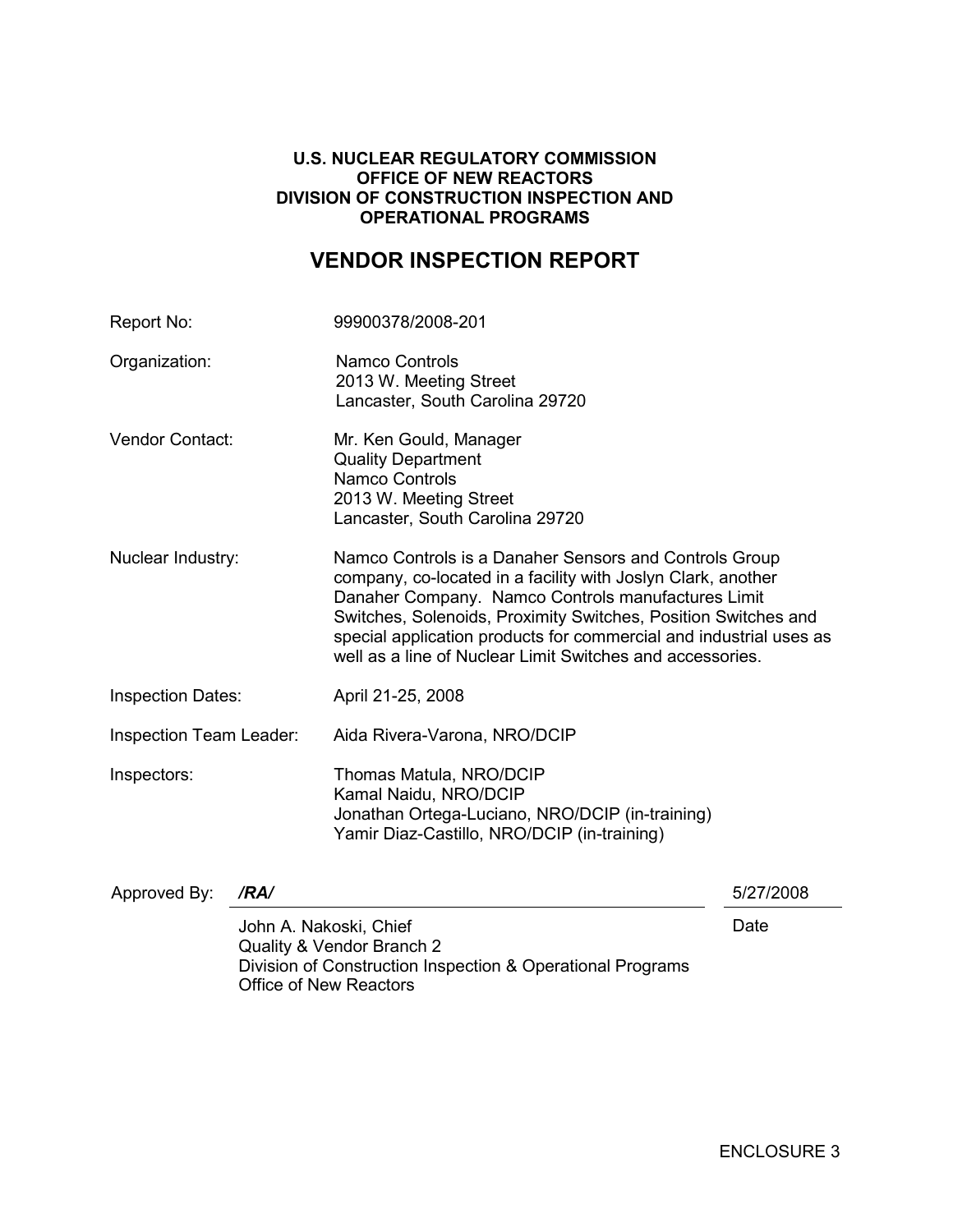## **1.0 INSPECTION SUMMARY**

The purpose of this NRC inspection was to review selected portions of the quality assurance (QA) and 10 CFR Part 21 controls that the Namco Controls (Namco) facility in Lancaster, South Carolina has implemented. Namco manufactures Limit Switches, Solenoids, Proximity Switches, Position Switches and special application products for commercial and industrial uses as well as a line of Nuclear Limit Switches and accessories. The Nuclear Limit Switches manufactured by Namco are used in safety-related application and, as a result, QA requirements were imposed on Namco by NRC licensees and other vendors. The NRC inspection focused on quality activities related to the manufacturing activities of the nuclear limit switches. The NRC inspection bases were:

- Appendix B, "Quality Assurance Criteria for Nuclear Power Plants and Fuel Reprocessing Plants," to Part 50 of Title 10 of the *Code of Federal Regulations*, and
- 10 CFR Part 21, "Reporting of Defects and Noncompliance."

#### 1.1 VIOLATIONS

- Violation 99900378/2008-201-01 was identified and is discussed in Section 3.1 of this report.
- Violation 99900378/2008-201-02 was identified and is discussed in Section 3.1 of this report.

#### 1.2 NONCONFORMANCES

- Nonconformance 99900378/2008-201-03 was identified and is discussed in Section 3.3 of this report.
- Nonconformance 99900378/2008-201-04 was identified and is discussed in Section 3.4 of this report.
- Nonconformance 99900378/2008-201-05 was identified and is discussed in Section 3.5 of this report.
- Nonconformance 99900378/2008-201-06 was identified and is discussed in Section 3.6 of this report.
- Nonconformance 99900378/2008-201-07 was identified and is discussed in Section 3.2 of this report.
- Nonconformance 99900378/2008-201-08 was identified and is discussed in Section 3.7 of this report.
- Nonconformance 99900378/2008-201-09 was identified and is discussed in Section 3.9 of this report.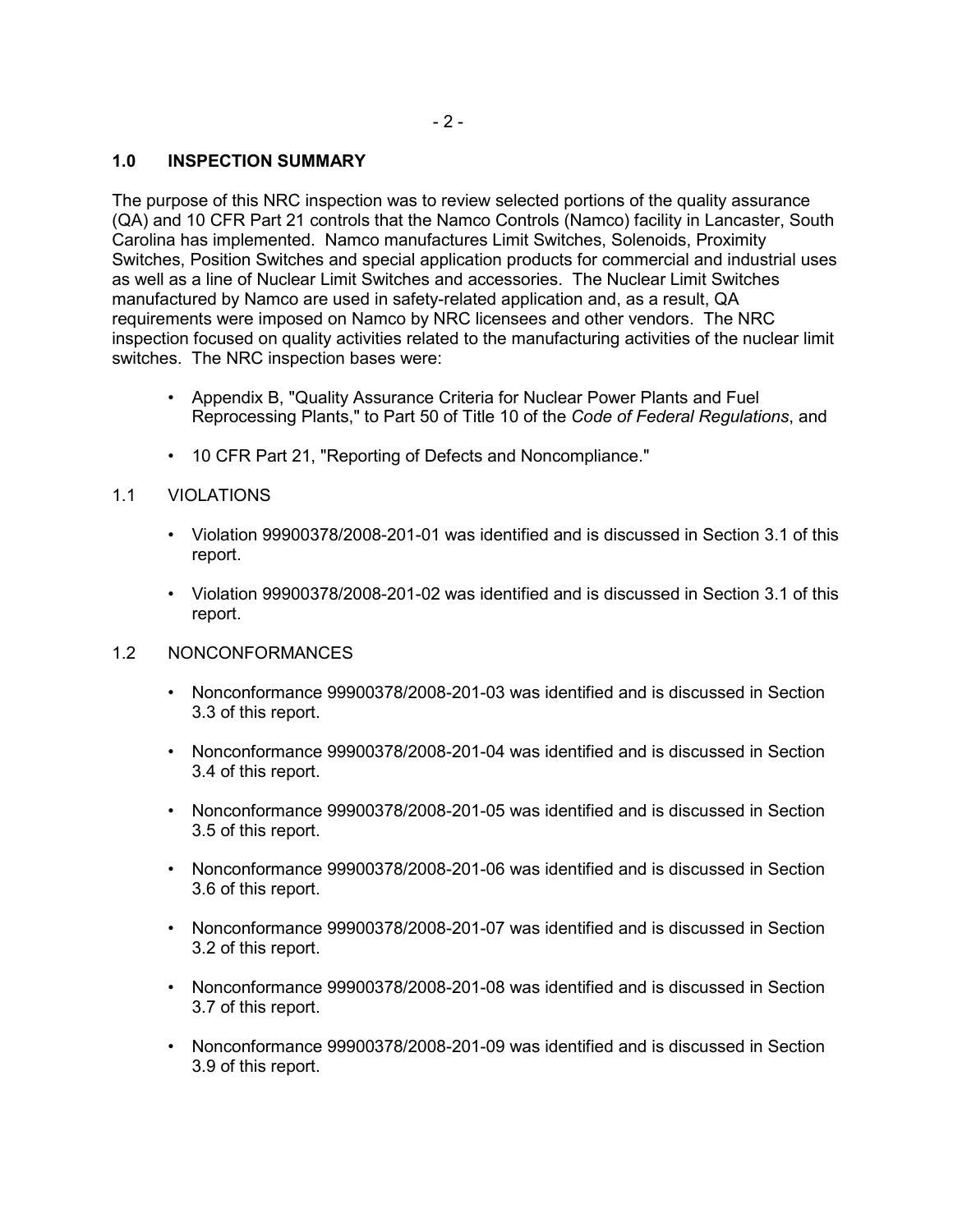# **2.0 STATUS OF PREVIOUS INSPECTION FINDINGS**

There were no previous NRC inspections performed at Namco prior to this inspection.

# **3.0 INSPECTION FINDINGS AND OTHER COMMENTS**

3.1 10 CFR PART 21 PROGRAM

#### a. Inspection Scope

The NRC inspectors reviewed the Namco policies and procedures governing the 10 CFR Part 21 program to assure those guidelines provided an adequate description of the process and implementation requirements described in 10 CFR Part 21, "Reporting of Defects and Noncompliances." In addition, the NRC inspector evaluated the 10 CFR Part 21 postings and reviewed a sample of purchase orders (POs) for compliance with the requirements of 10 CFR 21.6, "Posting Requirements," and 10 CFR 21.31, "Procurement Documents," respectively.

Within the scope of this area of the inspection, the NRC inspectors reviewed the following procedures and records:

- Namco Qualified Products-Quality Manual, Revision M.
- Namco Standard Practice (NSP) 60-0012, "Reporting of Defects Per 10 CFR Part 21," Revision F.
- NSP 60-0019, "Control of Purchases," Revision F.
- NSP 60-0011, "Corrective Action Requests," Revision F.
- Namco Qualified Suppliers List (QSL).
- PO PJS0606, dated April 17, 2008.
- PO PJS0497, dated March 7, 2008.
- PO PCO132662, dated February 27, 2008.
- PO PCO132492, dated February 25, 2008.
- PO PTA4612, dated January 24, 2008.
- Corrective Action Request (CAR) 07-061, dated October 31, 2007.
- CAR 08-016, dated April 24, 2008
- CAR 08-022, dated April 24, 2008.
- b. Observations and Findings

#### b.1 Postings

The NRC inspectors evaluated whether Namco had complied with the posting requirements of 10 CFR 21.6. The NRC inspectors found that Namco had posted notices that included a copy of Section 206 of the Energy Reorganization Act of 1974, a current copy of 10 CFR Part 21, a copy of Appendix B to 10 CFR Part 50, and a copy of NSP 60-0012. The NRC inspectors did not identify any findings in this area.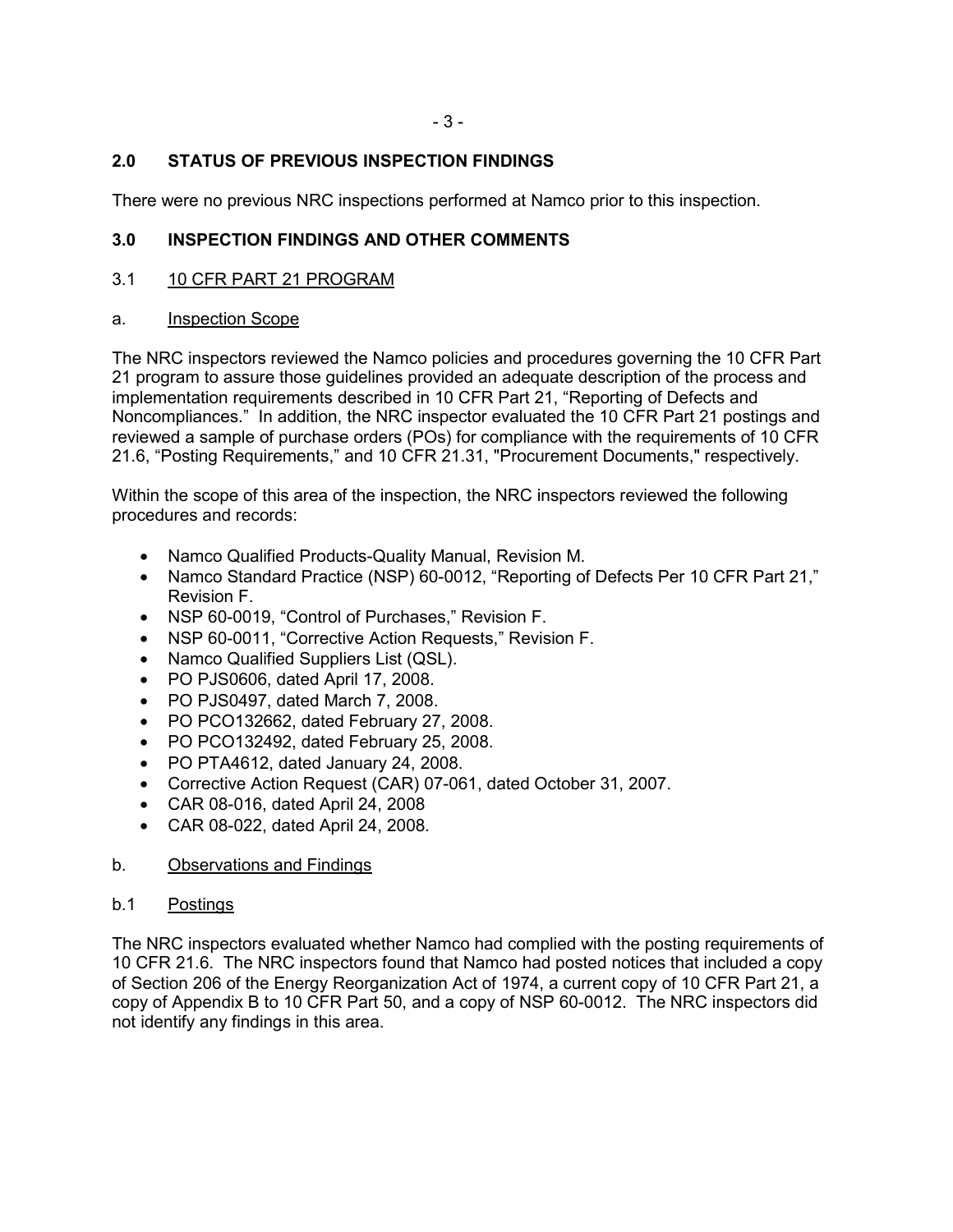# b.2 10 CFR Part 21 Procedure

NSP 60-0012 outlines the procedure and responsibilities to identify, control, document, and resolve conditions used for the reporting of defects and noncompliance discovered at Namco or products returned by customers. During the review of the procedure, the NRC inspectors noted that the procedure did not contain adequate guidance to meet certain requirements of the regulations. Section 4 of NSP 60-0012 provides for the evaluation of deviations by an Evaluation Committee comprised of the Director of Engineering, the Quality Assurance Manager, the Plant Manager, and the Nuclear Market Manager. The Evaluation Committee decides whether or not the deviation is a defect or failure to comply associated with a substantial safety hazard.

NSP 60-0011 defines the measures to generate, track, and close CARs. In addition, Section 6.1.2 of NSP 60-0011 contains procedural guidance to evaluate all CARs for 10 CFR Part 21 program applicability when a CAR is open.

The NRC inspectors discussed the Namco 10 CFR Part 21 program with the Quality Manager and inquired as to how a condition adverse to quality identified in the corrective action program would be evaluated under the 10 CFR Part 21 program. The inspectors determined that NSP 60-0011 contained adequate procedural guidance to initiate the 10 CFR Part 21 process when a CAR is opened, and that Namco staff was knowledgeable about the conditions that would warrant a 10 CFR Part 21 evaluation. However, the NRC inspectors determined that NSP 60- 0012 did not contain adequate provisions for the evaluation, as defined in 10 CFR Part 21, of deviations and failures to comply associated with substantial safety hazards. The NRC inspectors found that the procedure did not provide guidance on how the Committee was determining through the evaluation that the identified deviation is a defect or failure to comply associated with a substantial safety hazard. As a result, the NRC inspectors found that Namco's Part 21 program did not adopt appropriate procedures pursuant 10 CFR 21.21(a) to evaluate deviations and failure to comply. This is identified as an example of failure to adopt appropriate procedure to comply with 10 CFR Part 21 requirements and is identified as part of Violation 99900378/2008-201-01. Namco initiated CAR 08-022 to address this issue.

Section 5 of NSP 60-0012 established the responsibilities and timeliness guidance to comply with the reporting requirements of 10 CFR Part 21. However, the procedure did not provide guidance to comply with the requirements of 10 CFR  $21.21(d)(3)(i)$ , which requires that the supplier is responsible for the verification that the initial notification by facsimile has been received by calling the NRC Operations Center. Therefore, the NRC inspectors found that Namco's 10 CFR Part 21 program did not adopt appropriate procedures pursuant 10 CFR  $21.21(d)(3)(i)$ . This is identified as an example of failure to adopt appropriate procedure to comply with 10 CFR Part 21 requirements and is identified as part of Violation 99900378/2008- 201-01. Namco initiated CAR 08-022 to address this issue.

# b.3 10 CFR Part 21 Implementation

In accordance with 10 CFR 21.21, the NRC inspectors requested copies of 10 CFR Part 21 records of evaluations and reports that Namco has completed. Namco has only performed one 10 CFR Part 21 evaluation as a result of CAR 07-061. CAR 07-061 was generated to capture the failure of Part EA740-80100 during a bench check. The problem was that one of the contact strips was turned in the horizontal position, and it should have been in the vertical position.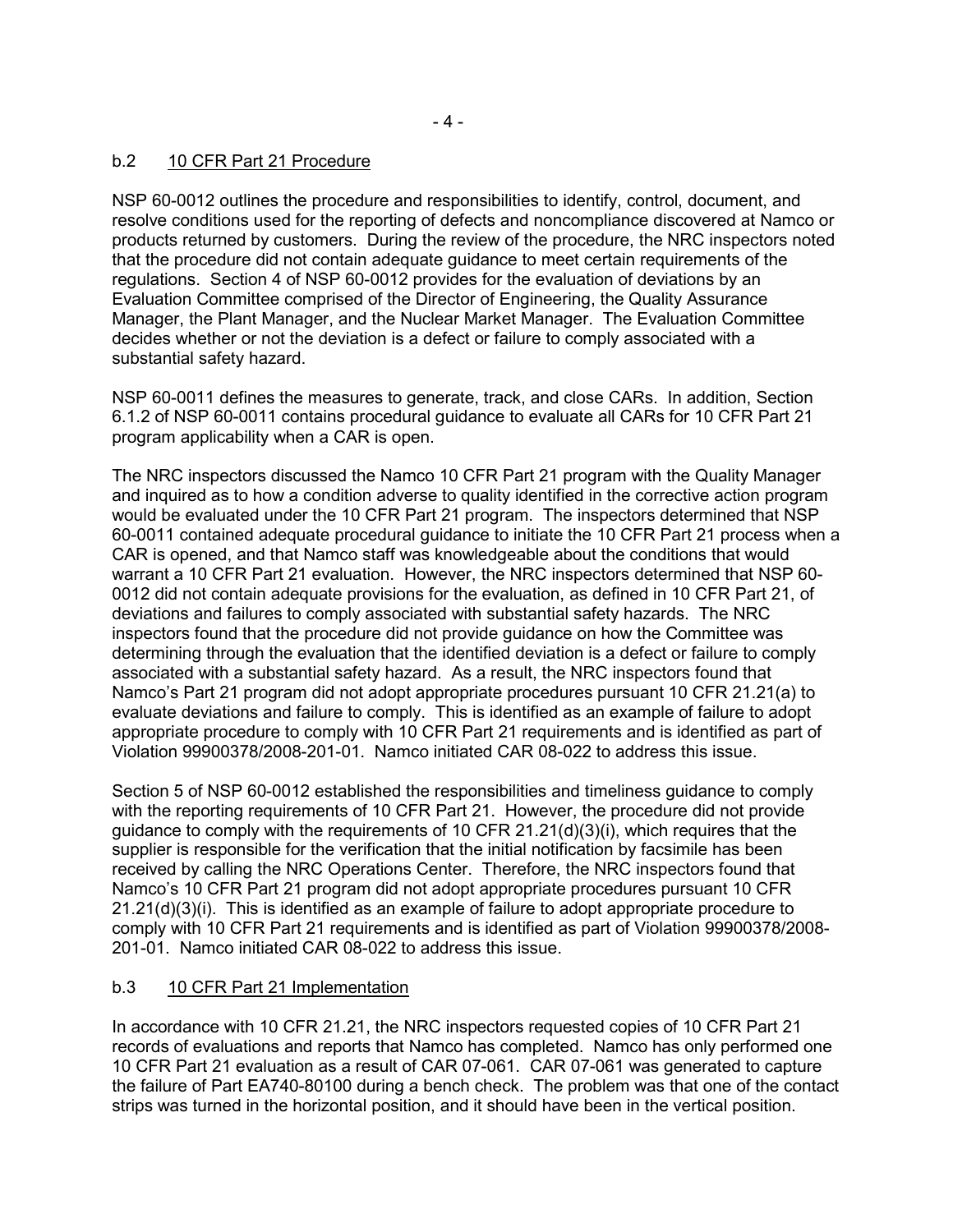However, the switch was still operational. Because the switch was still operational, and the failure can be detected during final test the Evaluation Committee concluded that this was not reportable in accordance with 10 CFR 21.21. The NRC inspectors did not identify any findings in this area.

#### b.4 Procurement Documents

The NRC inspectors reviewed several POs and evaluated whether Namco had implemented a program consistent with the requirements described in 10 CFR 21.31 regarding specifying the applicability of 10 CFR Part 21 in POs for basic components.

Section IV, "Procurement Document Control," of Namco's Qualified Products-Quality Manual, states, in part, that qualified engineers shall ensure that the applicable regulatory requirements are specified in POs. Section 5.1, "Qualified Products," of NSP 60-0019, describes the Procurement Codes (P-codes) assigned to each supplier on the QSL. Namco imposes the requirements of 10 CFR Part 21 on its qualified suppliers having programs meeting the requirements of Appendix B to 10 CFR Part 50. These Appendix B suppliers are assigned Pcodes of P-003 for nuclear qualified parts and services suppliers, and P-005 for laboratory testing suppliers.

On its QSL, Namco identified one supplier with a P-code of P-003, EGS, Inc. (EGS) located in Huntsville, Alabama, and one supplier with a P-code of P-005, Applied Technical Service (ATS) located in Marietta, Georgia. Both EGS and ATS are Namco-qualified 10 CFR Part 50, Appendix B, suppliers providing nuclear material, equipment, and services to Namco. Namco issued three POs (PJS0606, PJS0497, and PTA4612) for nuclear-qualified parts to EGS and two POs (PCO132662, and PCO132492) for material testing services to ATS without specifying that the provisions of 10 CFR Part 21 applied. The NRC inspectors concluded that in these cases Namco failed to impose the requirements of 10 CFR Part 21 on its Appendix B suppliers. This issue is identified as Violation 99900378/2008-201-02. During the inspection, Namco initiated CAR 08-016 to address this issue.

#### c. Conclusions

The NRC inspectors found that the Namco's postings of Part 21 requirements met the requirements in 10 CFR 21.6(a) and that NSP 60-0012 generally incorporated the requirements of 10 CFR 21.21. However, as noted above, the NRC inspectors found that NSP 60-0012 did not provide guidance to determine through an evaluation that the identified deviation is a defect or failure to comply associated with a substantial safety hazard as required by the regulation. This is identified as Violation 99900378/2008-201-01.

As noted above, the NRC inspectors also found that Namco failed to impose the requirements of 10 CFR Part 21 on the POs to its Appendix B suppliers as required by 10 CFR Part 21. This is identified as Violation 99900378/2008-201-02.

Except for the issues identified in Violation 99900378/2008-201-01 and Violation 99900378/2008-201-02, the NRC inspectors concluded that Namco's 10 CFR Part 21 program requirements are consistent with the regulatory requirements.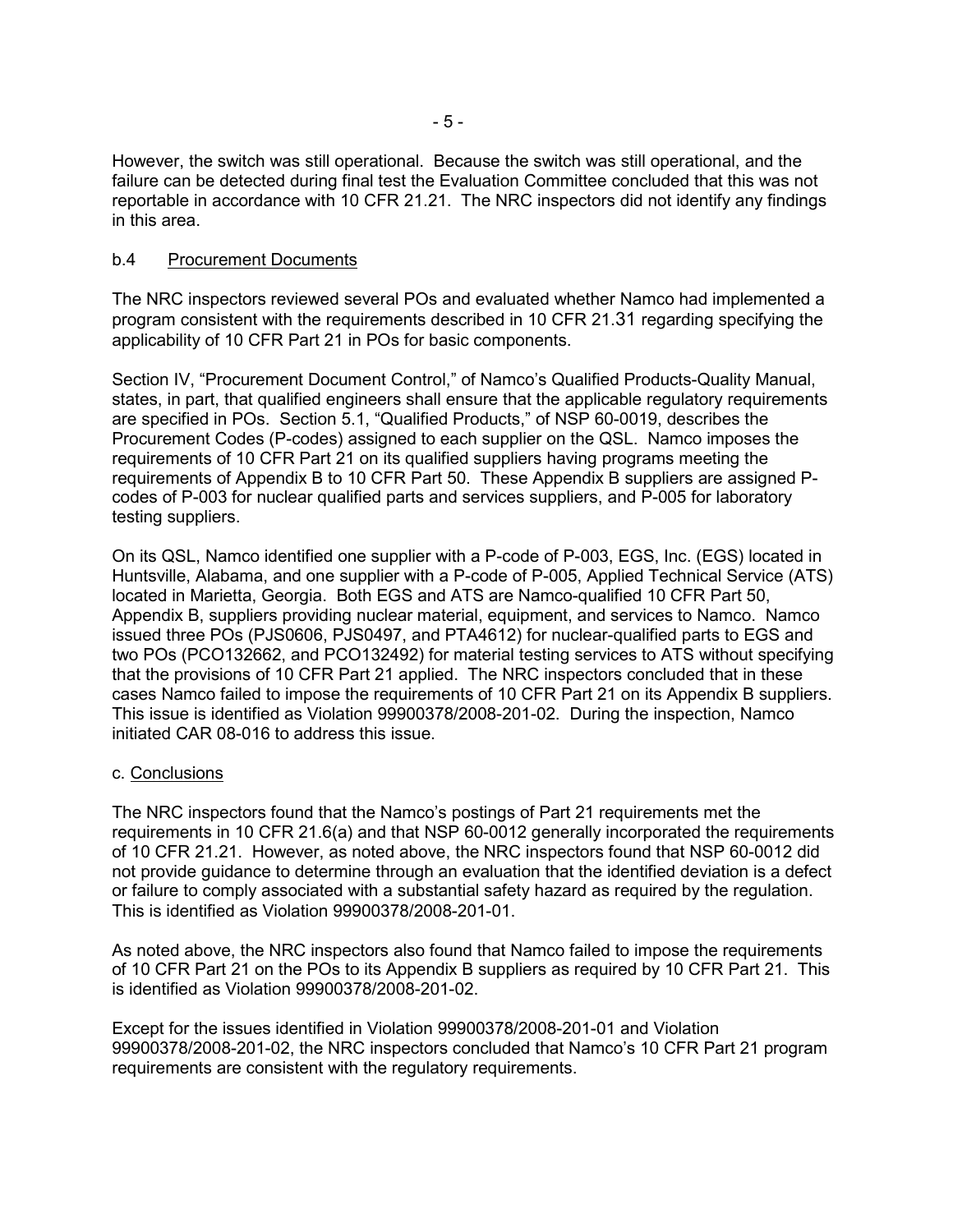# 3.2 Design Control

# a. Inspection Scope

The NRC inspector reviewed the Namco Qualified Products-Quality Manual and implementing procedures that govern the design control process. In addition, the NRC inspectors reviewed the documentation of completed limited switches supplied to customers as basic components for use in safety-related applications to verify compliance with the program requirements and adequate implementation of those requirements.

Within the scope of this area of the inspection, the NRC inspectors reviewed the following procedures and records:

- Namco Qualified Products-Quality Manual, Revision M.
- NSP 10-0001, "Customer Purchase Order Entry," Revision E.
- NSP 60-0016, "Processing Customer Order for Qualified Products," Revision E.
- NSP 60-0008, "Issuing Certificates of Conformance or Compliance (CoC)," Revision H.
- PO 10188084, dated March 26, 2008, issued to Namco for EA-170-11302 type limit switch rated for 125/600 volts alternating current, 125/250 volts direct current, and 20/15 amperes in a National Manufacturer's Association (NEMA) 4-type enclosure.
- PO 225316, dated March 18, 2008, issued to Namco by Weir Valves & Controls, USA, Incorporated – formerly Atwood & Morrill – for the supply of 48 Type EA 740-50100 limit switches for installation inside the containment of a nuclear power plant.
- PO 566546, dated December 6, 2007, issued to Namco by Henry Pratt Company for the supply of four Namco EA 750-2000 type limit switches and four adjustable offset limit switch levers identified as Catalog Number EL 130-64410.
- PO KO-08N020, dated February 22, 2008, issued to Namco by KTI Korea for the supply of six each Namco EA 170-31302 and EA 170-32302 type limit switches and 12 EL 010- 5338 type levers.
- Qualification Test Report 180, Revision 1, dated December 1999, for the qualification of the EA740-series limit switches.
- CAR 08-014, dated April 23, 2008.

# b. Observation and Findings

NSP 10-0001 provides a system to review, approve, accept and control customer PO requirements. Section 5.1 of NSP 10-0001 states, in part, that the Nuclear Market/Customer Service Manager (NM/CSM), or his designee will be responsible for review of all the customer specifications and PO requirements. In addition, Sections 5.2 and 5.3 of NSP 10-0001 states that Engineering and the Quality Manager, respectively, will be responsible for review and approval of any customer specification or requirement deemed necessary by the NM/CSM. Section 6.4.1 of the procedure requires the Quality Manager to complete the documentation for the customer orders for the product from the factory in accordance with NSP 60-0016.

NSP 60-0016 requires the Quality Manager or his designee to review a customer's PO to assure that no discrepancies exist between Namco Standard Operating Procedure and customer requirements. The review is intended to evaluate if the customers requirements can be met.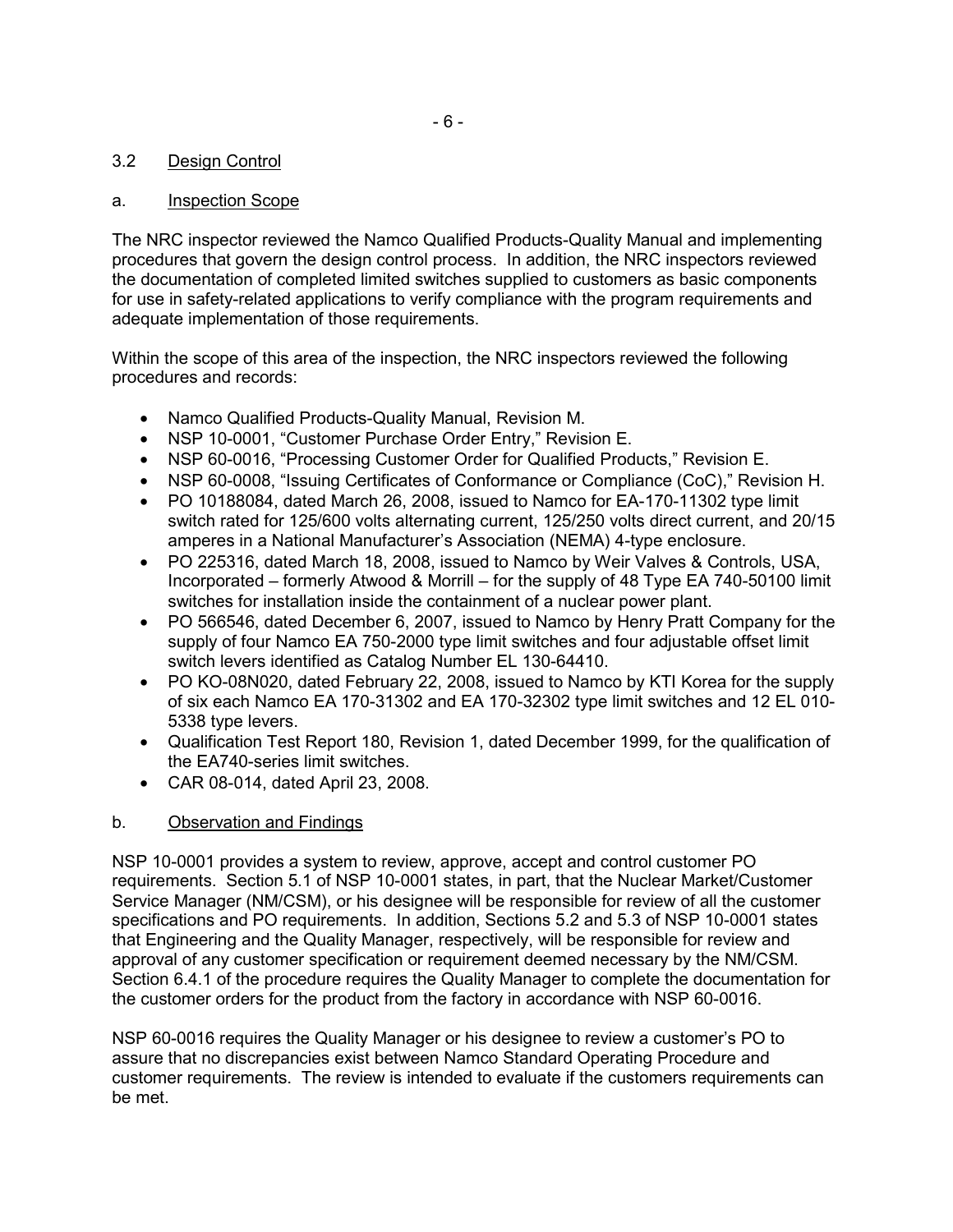NSP 60-0008 establishes a system for issuing and controlling CoC. Subsection 3.1 of NSP 60- 0008 states that it is the Namco's Policy that the CoCs issued to the customers are properly controlled to assure accuracy. Subsection 4.1.1 of NSP 60-0008 states that the NM/CSM or his designee is responsible for completing Part 1 of the two-part CoC. Furthermore, NSP 60-0008 requires NM/CSM to send the Quality Manager copies of the PO and the completed CoC Part 1 for review. The Quality Manager is required to verify that the quality requirements are reasonable under Namco's QA program, review the CoC for correctness, completeness, and compliance with customer's PO, and document exceptions on Quality Form (QF)-35.

The NRC inspectors reviewed four POs (PO 10188084, PO 225316, PO 566546, PO KO-08N020) issued to Namco to review the types of limit switches ordered and the specifications Namco had to meet to verify if the CoCs and associated records confirmed that the technical and quality requirements specified were met. During the review, the NRC inspector verified whether current drawings were used during the manufacturing and inspection process.

During the review of the POs, the NRC inspector noted that PO 225316 received from Weir Valves & Controls (Weir) included additional requirements, including the use of RX465 M-type glass-filled phenolic contact carrier. In the Qualification Test Report 180, Namco qualified the EA740-series limit switches using RX865 M-type glass-filled phenolic contact carrier. The NRC inspector requested the NM/CSM to provide documentation where RX465M glass-filled phenolic contact carrier was qualified to be used in this type of series. When questioned by the NRC inspectors, the NM/CSM realized that the purchase order received from Weir and the CoC issued by Namco did not reflect the correct material number. This issue was identified as Nonconformance 99900378/2008-201-07. Namco initiated CAR 08-014 to state that there was a typo-graphical error on PO 225316 received from Weir. Weir had referenced a contact block with RX465M material when it should have been RX865M. The corrective action for CAR 08- 014 was to contact Weir and confirm that it was a typographical error on the PO and to verify that it should have read RX865M. Namco took action to address the issue prior to the conclusion of the inspection by contacting Weir and obtaining a revised PO and issue a revised CoC to Weir referencing the revised PO and the correct material.

# c. Conclusion

The inspectors concluded that Namco's design control program requirements are consistent with the regulatory requirements of Criterion III of Appendix B to 10 CFR Part 50. However, as identified above, the NRC inspectors found an instance where a purchase order received and accepted from a customer, and the associated CoC issued by Namco did not reflect the correct material number affecting Namco's design control program. This issue was identified as Nonconformance 99900378/2008-201-07.

- 3.3 Commercial Grade Dedication
- a. Inspection Scope

The NRC inspectors reviewed the Namco Qualified Products-Quality Manual, procedural guidance and the implementation process for commercial grade item dedication activities. Specifically, the NRC inspectors reviewed the implementing procedures, commercial grade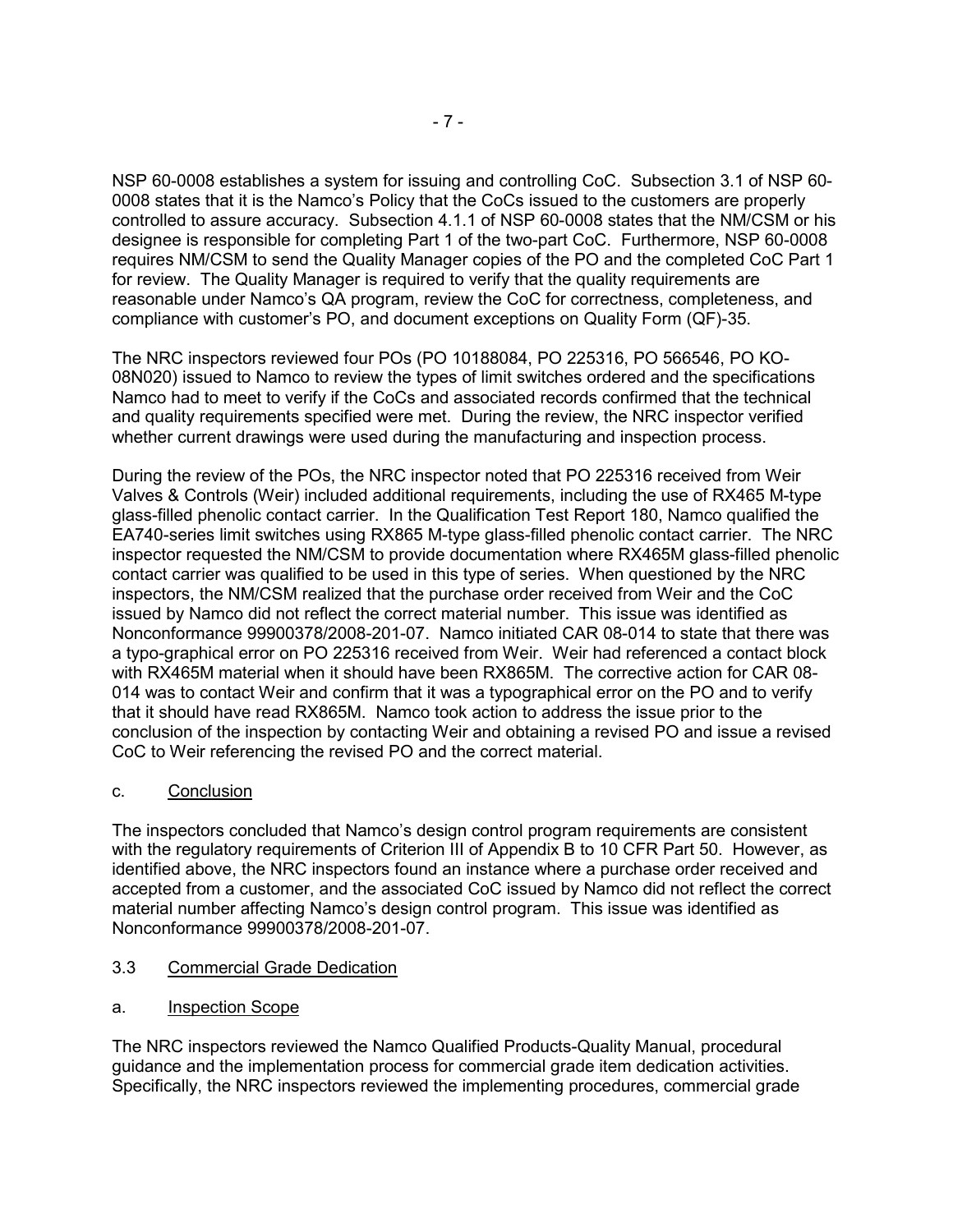surveys, and dimensional inspection reports (DIRs) that govern Namco's implementation of commercial grade dedication activities.

Within the scope of this area of the inspection, the NRC inspectors reviewed the following procedures and records:

- Namco Qualified Products-Quality Manual, Revision M.
- Quality Control Procedure (QCP)-002, "Inspection and Dedication," Revision M.
- Drawing EA 181-60010, "Contact Block Assembly"
- Commercial grade surveys performed by Namco for Brainin Advance Industries, dated December 21, 2006.
- Commercial grade surveys performed by Namco for Cuyahoga Molded Plastics, dated July 15, 2005.
- Commercial grade surveys performed by Namco for Fastener Tool and Supply, dated July 31, 2007.
- Commercial grade surveys performed by Namco for Kerek Industries LLC, dated March 21, 2005.
- Commercial grade surveys performed by Namco for Laystrom Manufacturing Co., dated July 26, 2006.
- Commercial grade surveys performed by Namco for Precision Metalsmiths, dated December 8, 2006.
- PO PJS0442 dated August 21, 2007, to Cuyahoga Molded Plastics, Cleveland, Ohio, for the supply of 7500 pieces Contact Block & Inserts identified as item EA 181-53031, Revision B.
- PO PDD0650 to Layston Manufacturing Company, Chicago, Illinois, dated July 19, 2007, for the supply of 2000 contact strip-as identified as item EA 186-83024.
- PO PJS0189, dated September 28, 2006, to Brainin Advance Industries, Attleboro, Massachusetts, for the supply of 500,000 pieces of contact-un-plated identified as item EA 742-12804.
- PO PDR 0947 dated July 17, 2007, to Fastener Tool & Supply Company, Solon, Ohio, for the supply of 100,000 pieces of screw-SEMs-8-32x0.38-CONE-NIPL-ELCO 680-08- 35, identified as item EF 420-00013.
- CAR 08-017, dated April 24, 2008.

# b. Observations and Findings

#### b.1 Policies and Procedures

Namco's Section IV, "Procurement Document Control," and Section VII, "Control of Purchased Material and Services," of the Namco Qualified Products-Quality Manual, and QCP-002, address the process steps for dedicating and accepting a commercial grade item.

As explained in 10 CFR Part 21 and as supplemented in Generic Letter (GL) 89-02, "Actions to Improve the Detection of Counterfeit and Fraudulently Marketed Products," dated March 21, 1989, and GL 91-05, "Licensee Commercial-Grade Procurement and Dedication Programs," dated April 9, 1991, the dedication process represents an acceptable method for providing reasonable assurance that a commercial grade item will perform its intended safety function. In this respect, dedication is an acceptable process for achieving an equivalent level of quality to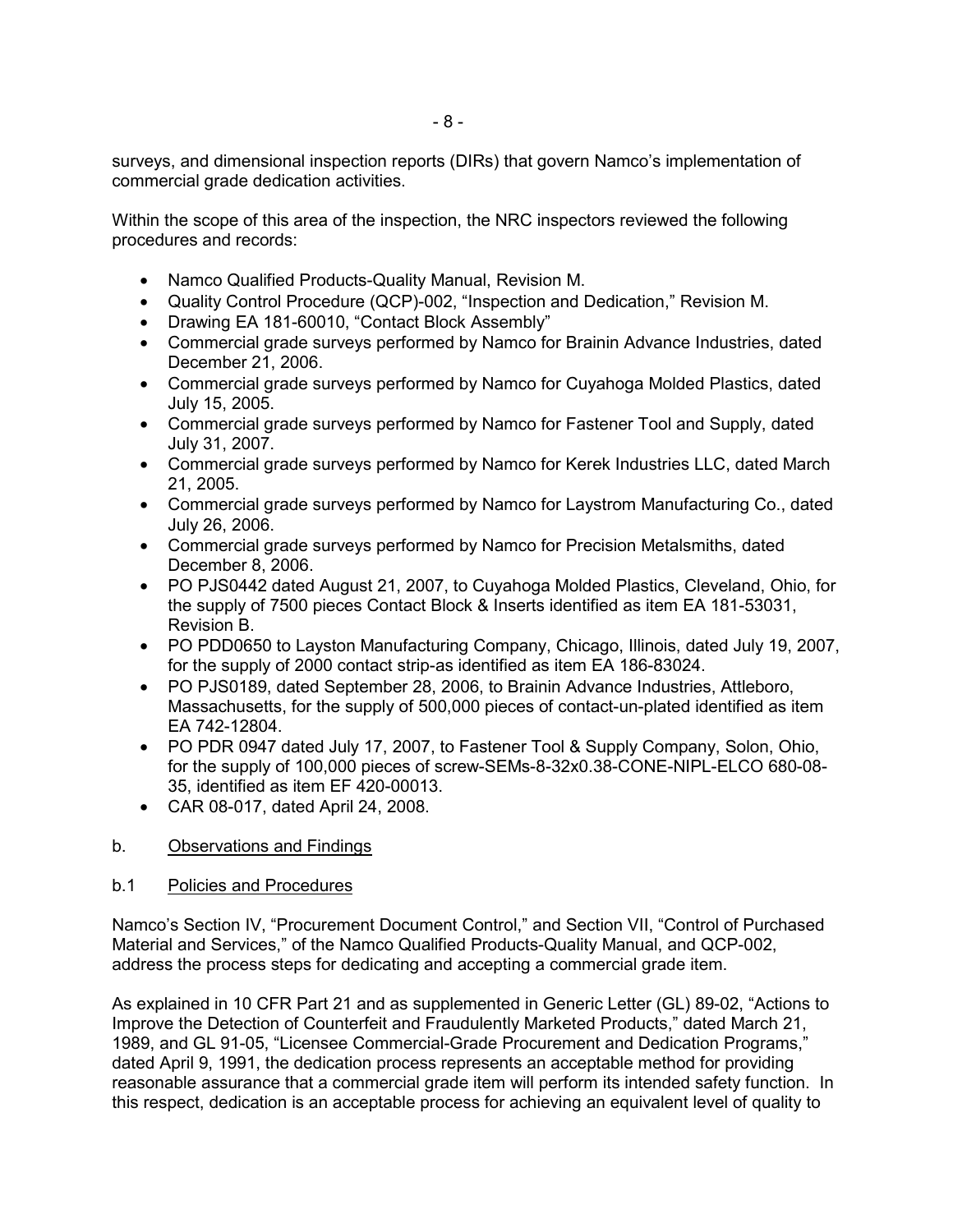Appendix B to 10 CFR Part 50 with the dedicating entity assuming many of the responsibilities for ensuring quality and functionality of an item. In this context, the dedicating entity is required to identify and verify the critical characteristics and activities affecting the item's quality and safety function to assure they are adequately controlled and verified.

The NRC inspectors observed that Namco dedicates its limit switches in two stages. In the first stage, Namco dedicates the sub-components of the limit switches, purchased as commercial grade items, during receipt inspections. In the second stage, Namco dedicates the assembled limit switch during final inspection and tests.

#### b.2 Identification of Critical Characteristics

For limit switches that will be provided as basic components, the NRC inspectors noted that important attributes of sub-components procured as commercial grade items are identified in DIRs by Namco engineering personnel. In addition, the NRC inspectors noted that Namco's assembly inspection records (AIRs) lists all the attributes to be verified on the assembled limit switches. Namco verifies the attributes of the limit switch sub-components on a sample basis during receipt inspection and performs inspection and tests on all assembled limit switches. The NRC inspectors found that although these attributes are not identified in Namco's dedication process as critical characteristics, these attributes are consistent with guidance for the identification of critical characteristics to be verified for commercial grade items.

#### b.3 Commercial Grade Surveys

When sampling is used as part of the dedication process to verify critical characteristics (e.g., material composition), the commercial grade surveys performed by dedicating entities must identify the products and their critical characteristics in order to verify that the suppliers' commercial quality programs include processes, such as material traceability and lot/batch controls, for the control of the specified critical characteristics. The NRC inspectors noted that Namco's procedures for conducting commercial grade surveys did not include requirements to identify the products and their critical characteristics to verify that the commercial grade suppliers have the capabilities and processes to control the identified critical characteristics. Specifically, the verification of traceability and lot/batch control during the surveys provides assurance of the homogeneity of the product lots and provides the basis for sampling to verify critical characteristics. During the verification of critical characteristics, the sampling plans rely on those batch/lot controls to provide reasonable assurance that the commercial grade items not sampled during inspection also have the required chemical and physical properties required by the applicable material specification.

The NRC inspectors reviewed the commercial grade surveys performed by Namco for Brainin Advance Industries, Cuyahoga Molded Plastics, Fastener Tool and Supply, Kerek Industries LLC, Laystrom Manufacturing Co., and Precision Metalsmiths. During the review of these commercial grade surveys the NRC inspectors noted that Namco's commercial grade surveys failed to identify critical characteristics and to verify that these suppliers' quality programs included processes, such as material traceability and lot/batch controls, for the control of critical characteristics. As a result, the NRC inspectors concluded that Namco's sampling practice for dedicating commercial grade items does not provide reasonable assurance that all material and parts received and used in nuclear qualified products conform to the specification requirements. This is identified as an example of failure to adopt an appropriate dedication program and is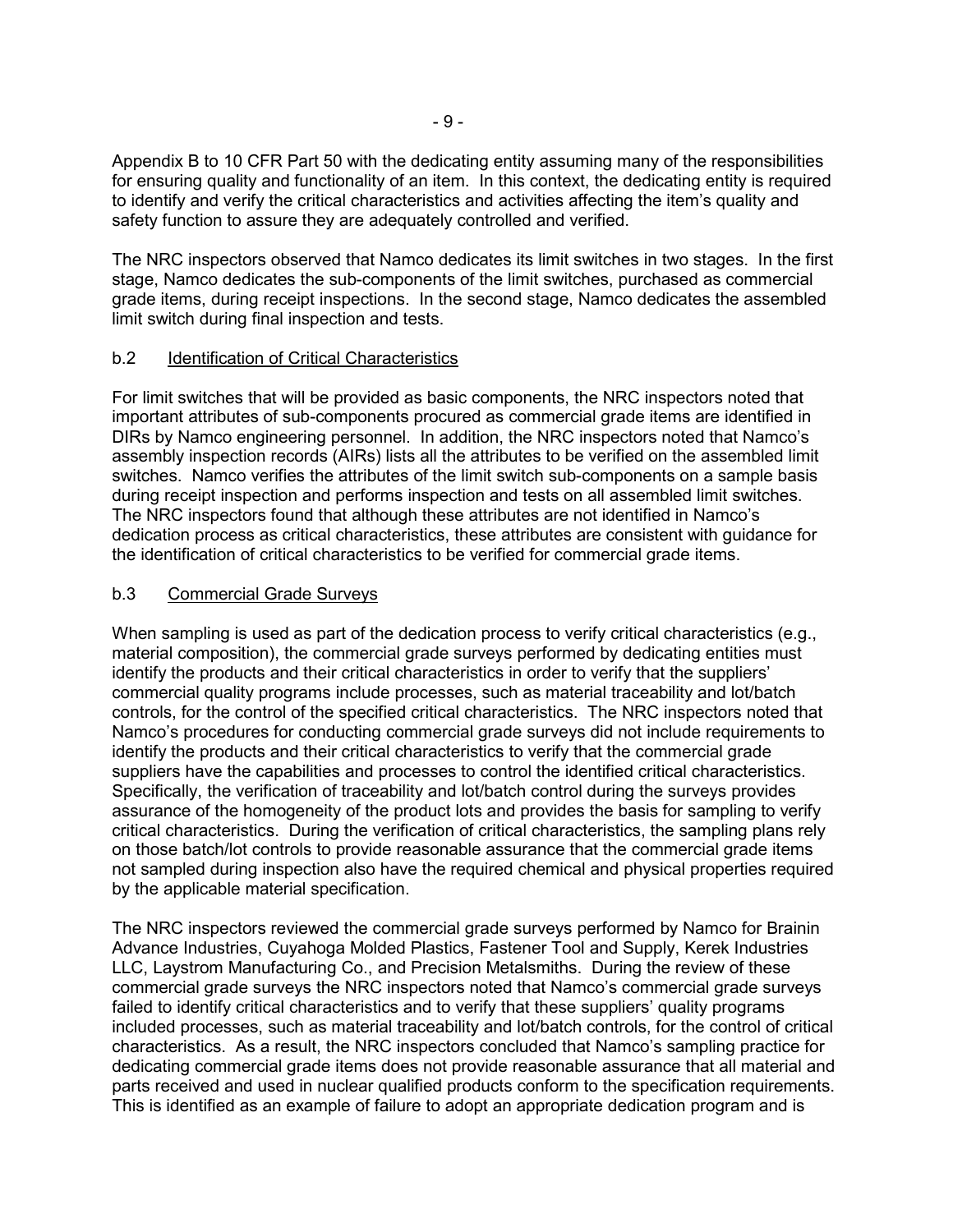identified as part of Nonconformance 99900378/2008-201-03. Namco initiated CAR 08-017 to address critical characteristics on commercial grade surveys.

### b.4 Commercial Grade Procurement Documents

When procuring commercial grade items, the dedicating entity can use a commercial grade survey to verify that the supplier's commercial quality program includes processes for the control of the critical characteristics. When supplier's controls are determined to be satisfactory during the commercial grade survey, the procurement document is expected to invoke those applicable controls as contract requirements by referencing the applicable program/procedures and revisions. Invoking the specific commercial suppliers' procedural controls assessed by Namco during the commercial grade surveys, provides assurance that the processes will be implemented during the manufacturing of the item and that the commercial supplier is controlling the items critical characteristics.

During review of Namco's purchase orders issued to commercial grade suppliers, the NRC inspectors noted that Namco did not identify and formally impose the applicable supplier's program/procedures to control the identified critical characteristics. This is identified as an example of failure to adopt an appropriate dedication program and is identified as part of Nonconformance 99900378/2008-201-03.

#### b.5 Commercial Grade Dedication of Purchased Sub-Components

The NRC inspectors reviewed a component drawing and associated documentation to determine if Namco had performed an adequate dedication on that component, including verification that the appropriate critical characteristics on each component had been adequately identified. Drawing EA 181-60010 is a CBA component used in the assembly of a LS-NVC-CW-R-W-QTR 155-NSP 60-type limit switch. The CBA has about 29 sub-components. The NRC inspectors sampled four sub-components (EA 181-53031, EA 186-83024, EA 742-12804, EF 420-00013) to determine if dedication of each item was adequately performed before the assembly of the component.

The NRC inspectors observed that Namco Engineering provided the required dimensions that were included in the DIRs for these components. The NRC inspectors verified that during receipt inspection, the Namco inspector verified, on a sample basis, the actual dimensions of the components specified in the DIRs. In addition, the NRC inspectors verified that the Namco inspector recorded the dimensions measured, the M&TE used, its unique identification number, and when it was last calibrated. During observation and review of the sampling activities conducted during receipt inspection, the NRC inspectors did not identify any findings. However, as noted previously, because of inadequate verification of the supplier's control of critical characteristics during Namco commercial grade surveys, sampling is not an acceptable approach for dedicating these components.

# b.6 Commercial Grade Dedication of Assembled Limit Switches

The NRC inspectors reviewed an AIR to determine if Namco had performed an adequate dedication on the limit switch. The NRC inspectors observed that the AIR for the EA 180-31402 limit switch listed all the attributes to be verified on individual components before assembling the switch. The dimensions, including tolerances, the M&TE used to measure the dimensions, and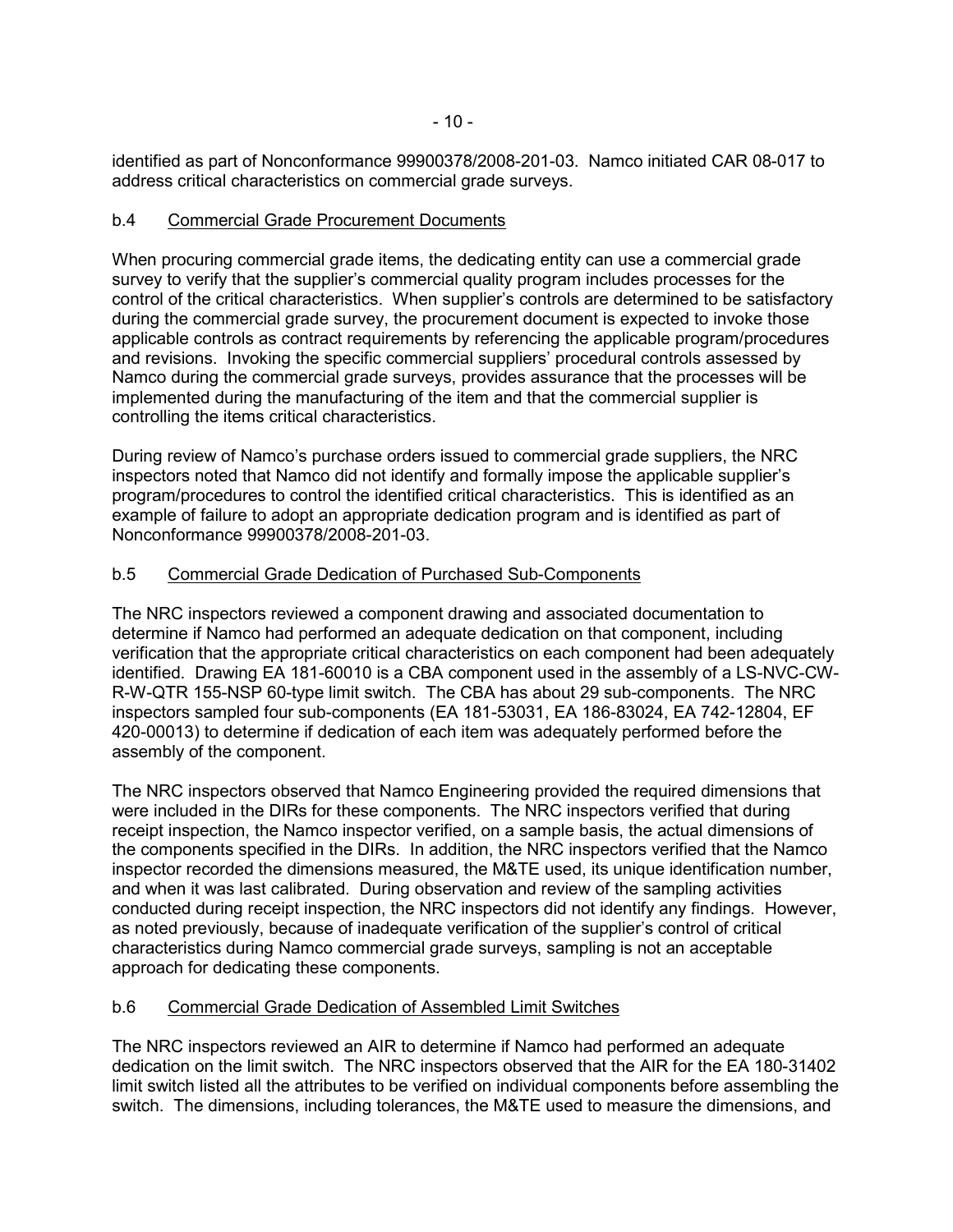the various lubricants used, such as grease and oil, were listed in the AIR. The inspectors verified that the assembly personnel recorded the dimensions, the M&TE used, its unique identification number, and when it was last calibrated. After completing the assembly and installation of the top and bottom covers, the NRC inspectors observed that slow latch tests were performed to verify that the limit switch operates to the full trip position without indication of binding and is able to return from the full trip position to the initial/reset position. Switches that exhibit binding, hesitation, and fails to change state (open to close, or close to open) during the verification are rejected. As required by QCP-002, Namco performs tests on all assembled limit switches during final inspection.

Some other critical characteristics verified during the final inspection are the following:

- Visual configuration
- Pre-travel angle in degrees
- Differential travel angle
- Minimum torque during pre-travel in inch-pounds
- Insulation resistance
- Electrical load
- Contact transfer
- Performance testing

The NRC inspectors did not identify any findings in this area.

# c. Conclusions

The NRC inspectors determined through a review of Namco's dedication process, that Namco is not adequately implementing a commercial dedication process in compliance with regulatory and industry guidance. Without verification during the commercial grade survey of applicable controls, such as material traceability and lot/batch controls, and not imposing such controls to commercial grade suppliers in procurement documents, Namco's sampling practice for dedicating commercial grade items does not provide reasonable assurance that all items received from its suppliers conform to the specification requirements. The NRC inspectors concluded that the approach in which Namco implements its dedication program does not assure the uniform quality of the basic components that Namco supplies for use in safetyrelated applications. As a result, there is insufficient justification and technical bases for accepting the results of Namco's dedication of commercial grade items for use in safety-related applications. This is identified as Nonconformance 99900378/2008-201-03.

# 3.4 Control of Purchased Material, Equipment, and Services

a. Inspection Scope

The NRC inspectors reviewed Namco's Qualified Products-Quality Manual and implementing procedures that govern the control of purchased material, equipment, and services. The NRC inspectors reviewed a sample of reports for audits of suppliers qualified by Namco as having programs that meet the requirements of Appendix B to 10 CFR Part 50. The inspector also reviewed a sample of reports for audits of commercial grade suppliers as discussed in Section 3.3 of this report.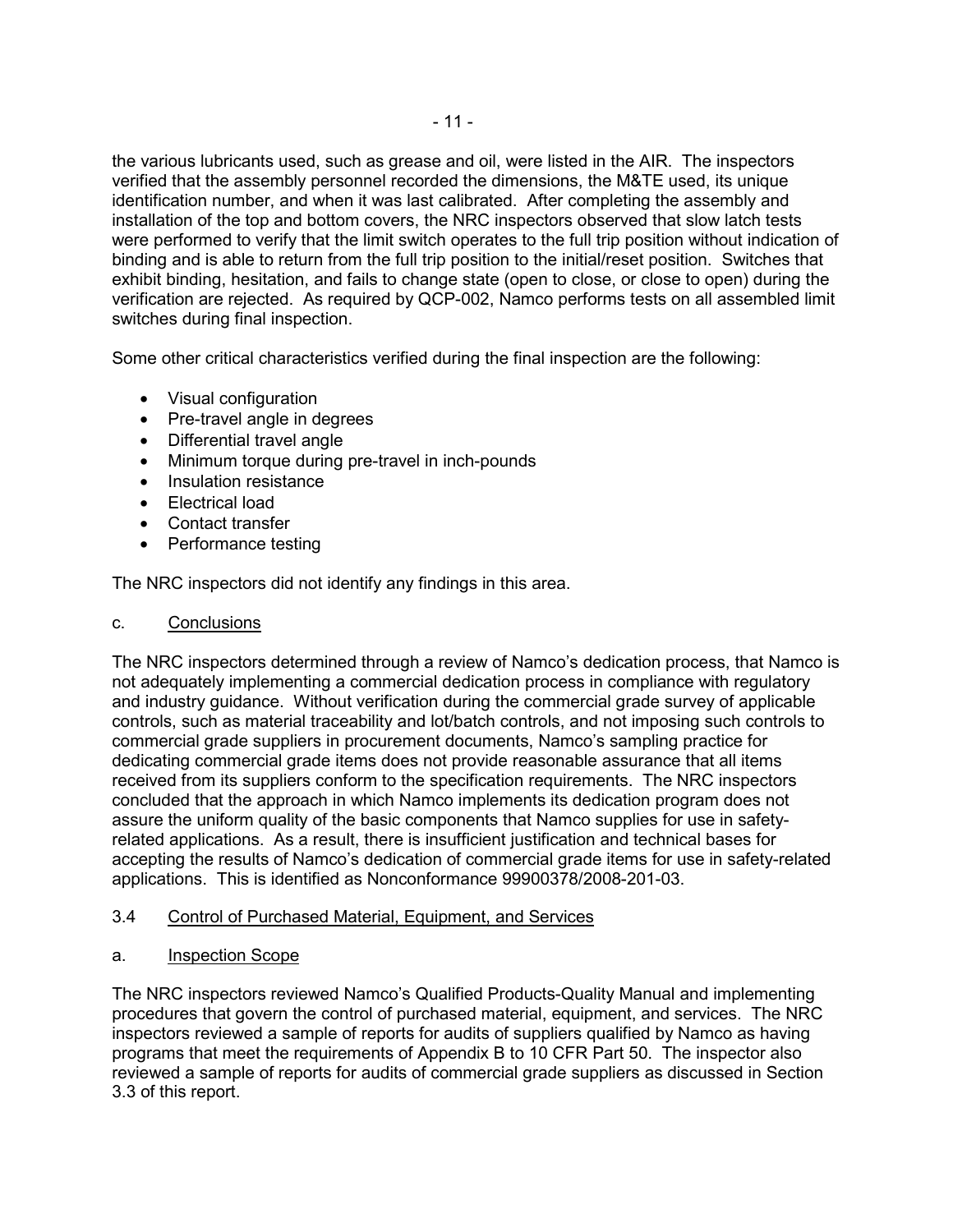Within the scope of this area of the inspection, the NRC inspectors reviewed the following procedures and records:

- Namco Qualified Products-Quality Manual, Revision M.
- NSP 60-0005, "Qualification of Suppliers," Revision L.
- NSP 60-0006, "Guidelines for Auditing Quality Systems," Revision L.
- Audit report for EGS, dated August 8, 2007.
- Audit report for ATS, dated August 19, 2005.
- CAR 08-017, dated April 24, 2008.

#### b. Observations and Findings

Section VII, "Control of Purchased Material and Services," of Namco's Qualified Products-Quality Manual states, in part, that suppliers are chosen on the basis of their ability to satisfy the applicable requirements. This section also states that only those suppliers approved by the Quality Department and appearing on the QSL may furnish material, parts, or services for Qualified Products. Section XVIII, "Audits," of Namco's Qualified Products-Quality Manual states, in part, that internal and external quality system audits and surveys shall be planned and scheduled.

NSP 60-0005 states, in part, that a satisfactory on-site evaluation (audit) of the supplier's quality program or process controls must be completed. In addition, NSP 60-0006 states, in part, that its purpose is to define the system for planning, conducting, and reporting quality system audits of the quality program at Namco and suppliers. NSP60-0006 also states, in part, that the audits shall be designed to provide confidence in the implementation of the quality program and assess the effectiveness of the program.

EGS and ATS are identified on the Namco QSL as qualified 10 CFR Part 50, Appendix B, suppliers authorized to provide nuclear material, equipment, and services to Namco. The NRC inspector reviewed the audit reports for EGS and ATS to verify that the audits had been performed in accordance with procedural guidance and that EGS and ATS provided adequate controls for items and materials procured by Namco.

The NRC inspectors noted that both audit reports state in the conclusion that program formalities were reviewed and found to satisfactorily address the intent of 10 CFR 50 Appendix B and 10 CFR Part 21. However, based on the review of the audit reports, the NRC inspectors determined that the reports did not include sufficient objective evidence to support the auditor's conclusions with respect to the areas reviewed. The lack of objective evidence documented in the checklists providing a basis for the conclusions reached in the audit reports has been identified as Nonconformance 99900378/2008-201-04. Namco initiated CAR 08-017 to evaluate the extent of the condition and address this issue.

c. Conclusions

The NRC inspectors determined through a review of Namco's QSL and audit reports that Namco is not implementing a document control process consistent with the regulatory requirements of Criterion VII of Appendix B to 10 CFR Part 50. The NRC inspectors found that there is insufficient evidence indicating how Namco's auditor reviewed the implementation of the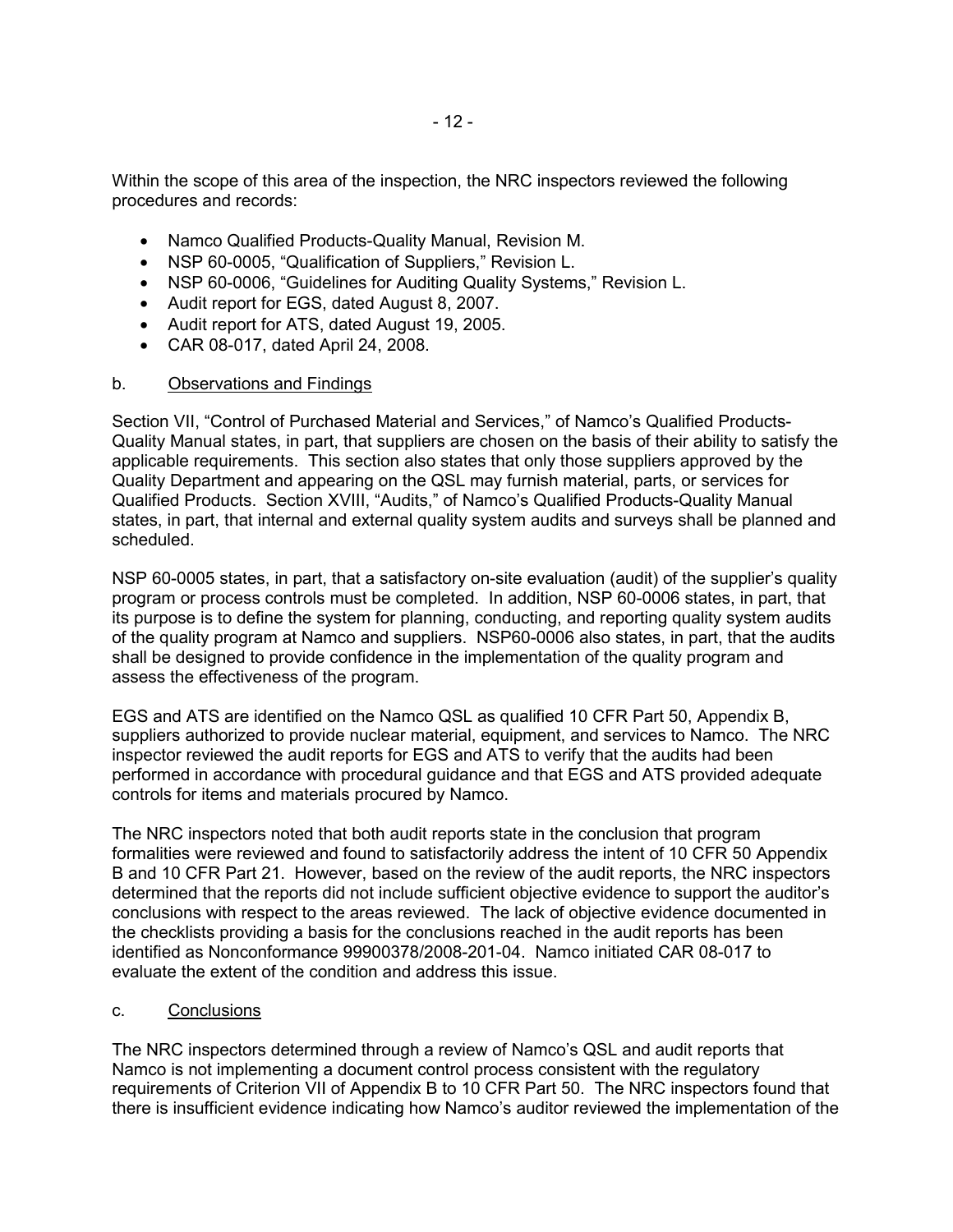quality assurance programs to assess the effectiveness of the programs and support the audit conclusions regarding the areas reviewed. As a result, there is insufficient evidence for adding audited suppliers to the Namco QSL as Appendix B suppliers. This issue is identified as Nonconformance 99900378/2008-201-04.

### 3.5 Control of Measuring and Test Equipment

#### a. Inspection Scope

The NRC inspector reviewed Namco's Qualified Products-Quality Manual and implementing procedures that govern the control of measuring and test equipment (M&TE), implementing procedures, and supporting quality records. The inspector reviewed a sample of M&TE calibrated by Namco calibration suppliers and M&TE calibrated by Namco at its facilities.

Within the scope of this area of the inspection, the NRC inspectors reviewed the following procedures and records:

- Namco Qualified Products-Quality Manual, Revision M.
- CPM-000, "Calibration System Manual," dated August 2007.
- NSP 60-0005, "Qualification of Suppliers," Revision L.
- Audit report for The Tool and Gage House, dated September 22, 2006.
- Audit report for Calibration Solutions, Inc., dated March 3, 2007.
- CAR 08-017, dated April 24, 2008.
- CAR 08-018, dated April 24, 2008.

# b. Observations and Findings

Section XII, "Control of Measuring and Test Equipment," of Namco's Qualified Products-Quality Manual states, in part, that calibration records shall be maintained on all equipment. Namco procedure CPM-000 identifies the minimum information required to be maintained for M&TE calibration records.

The NRC inspectors found that the M&TE sampled had appropriate calibration stickers and current calibration dates meeting applicable regulatory and procedural requirements. However, calibration records for M&TE calibrated by Namco at its facility for use on nuclear products were found to be insufficient. Specifically, historical calibration records for the following sample of M&TE, used to perform inspection of materials and products, were not available: Continuity Fixtures (ID NUC-001, NUC-002), Micro Balls (ID MB-1), Pin Gages (ID PGS-1, PGS-3), Torque Wrench (ID 2175), and Surface Plate (ID 157248). The Namco Quality Manager informed the NRC inspector that the only record of Namco-calibrated M&TE is a Microsoft Excel Spreadsheet. Each line of the spreadsheet represents a specific measuring or test equipment item. As measuring or test equipment items are calibrated, the prior calibration information is replaced by the new information.

Loss of historical M&TE calibration information prevents the ability to determine equipment performance trends. Furthermore, if measuring or test equipment performance is found to be unacceptable during calibration, loss of historical calibration records reduces the ability to take effective action regarding materials and products previously inspected using the unacceptable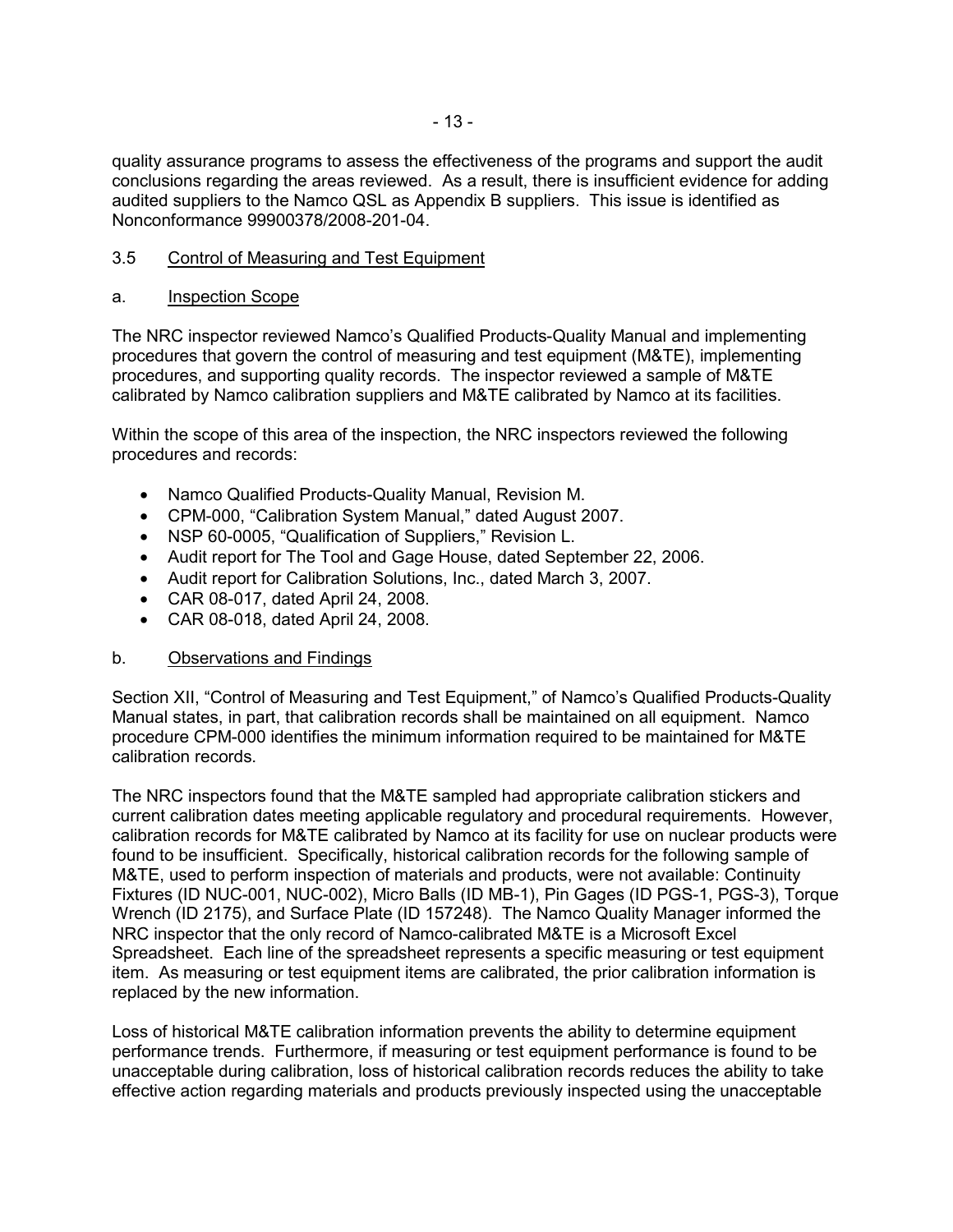equipment. This issue is identified as a failure to have appropriate calibration records affecting Namco's M&TE program and is part of Nonconformance 99900378/2008-201-05. Namco initiated CAR 08-018 to evaluate the extent of the condition and address this issue.

Section XII, "Control of Measuring and Test Equipment," of Namco's Qualified Products-Quality Manual states, in part, that only calibrated and controlled M&TE shall be used to determine product acceptance. NSP 60-0005 states, in part, that a satisfactory on-site evaluation (audit) of the supplier's quality program or process controls must be completed.

The NRC inspectors reviewed the qualification records (audit reports) for two Namco calibration services suppliers: The Tool and Gage House located in Charlotte, North Carolina, dated September 22, 2006; and, Calibration Solutions, Inc. located in Cornelius, North Carolina, dated March 3, 2007. The NRC inspectors noted that the audit reports did not contain an attached checklist or supportive documentation of the activities evaluated and conducted during the audit. The NRC inspectors requested the Quality Manager for the checklists. Namco was not able to provide supplier audit checklists for these calibration suppliers. As a result, there is insufficient information supporting the qualifications of Namco calibration suppliers and the accuracy and adequacy of M&TE used to accept commercial grade items for nuclear products. This issue is identified as a failure to have sufficient objective evidence on calibration audit reports affecting Namco's M&TE program and is part of Nonconformance 99900378/2008-201-05. Namco initiated CAR 08-017 to evaluate the extent of the condition and address this issue.

#### c. Conclusions

The NRC inspectors determined through a review of Namco's calibration records that Namco is generally implementing a M&TE process consistent with the regulatory requirements of Criterion XII of Appendix B to 10 CFR Part 50. However, as identified above, the NRC inspectors found that Namco could not provide historical calibration records for M&TE calibrated by Namco at its facility sufficient to support proper maintenance of M&TE used for inspecting nuclear products. Also, the NRC inspectors found that Namco could not provide sufficient objective evidence on calibration audit reports, such as supplier audit checklists for the qualification of its calibration suppliers. These issues are identified as Nonconformance 99900378/2008-201-05.

#### 3.6 Corrective Action

#### a. Inspection Scope

The NRC inspectors reviewed the policies and procedures governing the implementation of the Namco corrective action program, and reviewed the corrective actions initiated during the past 24 months. These corrective actions were primarily the result of deficiencies identified by audits findings.

Within the scope of this area of the inspection, the NRC inspectors reviewed the following procedures and records:

- Namco Qualified Products-Quality Manual, Revision M.
- NSP 60-0011, "Corrective Action Requests," Revision F.
- CAR log for nuclear products.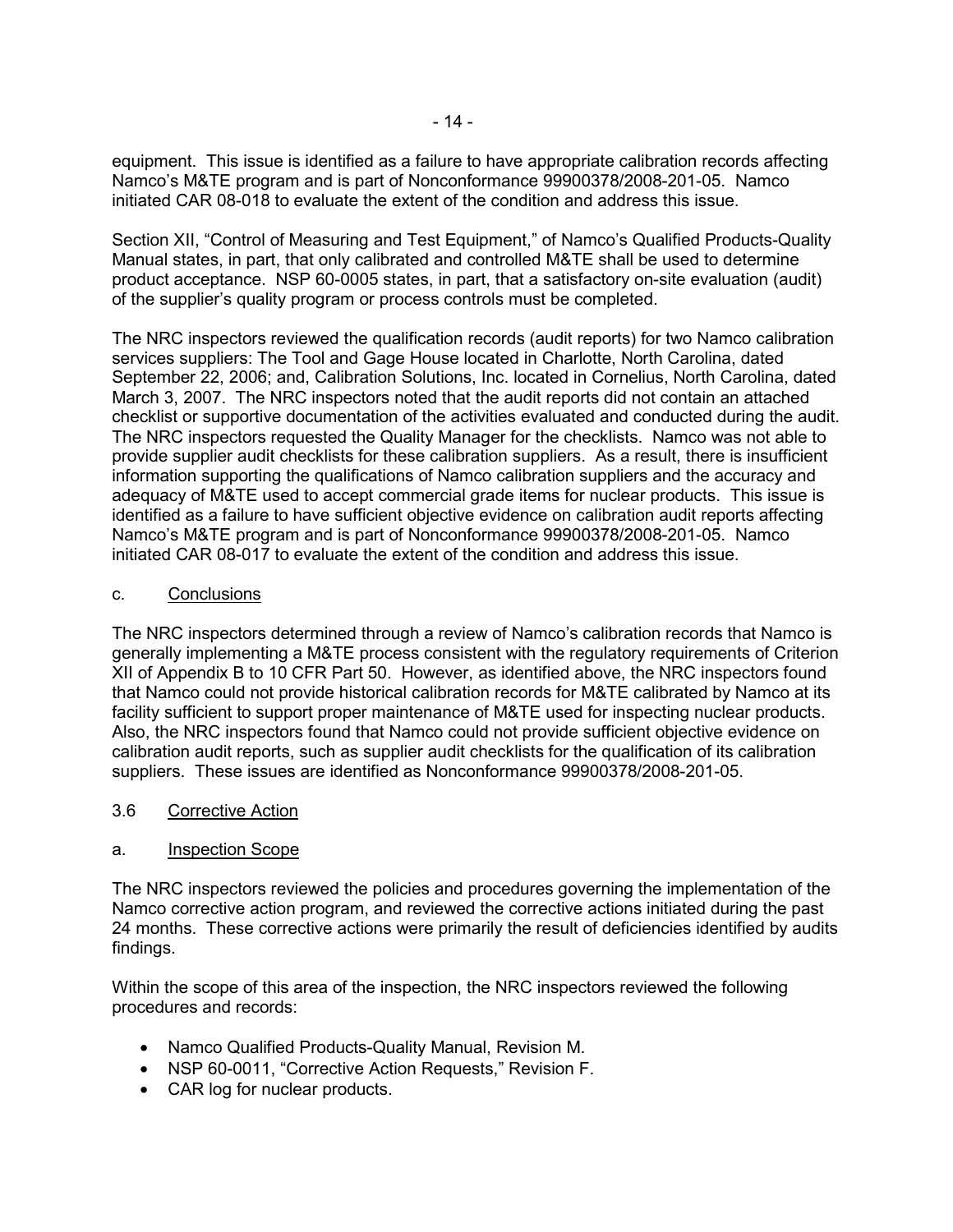- CAR 07-061, dated October 31, 2007.
- CAR 07-062, dated November 2, 2007.
- CAR 07-068, dated December 12, 2007.
- CAR 07-069, dated December 12, 2007.
- CAR 08-001, dated January 15, 2008.
- CAR 08-009, dated March 31, 2008.
- CAR 08-011, dated April 3, 2008.
- CAR 08-019, dated April 24, 2008.

#### b. Observations and Findings

NSP 60-0011 defines the measures to generate, track, and close CARs. Namco's corrective action program is a closed-loop system that starts with the identification and documentation of a problem and continues through verification of the actions taken to eliminate the identified root cause. The Quality Department is responsible to issue CARs in response to an identified problem from a variety of sources such as product inspection, an internal quality system audit, a customer audit, customer product surveillance, or customer returned product. All Namco employees are responsible to identify real or potential problems and bring them to the attention of the Quality Department.

The inspectors reviewed CARs generated by Namco on nuclear products during the last 24 months. The inspectors noted that only seven out of 81 CARs generated in the 24-month period were still open. Only three of the 81 CARs had been opened based on returned products by customers. All three CARs were still opened. For two of them (CAR 08-009, and CAR 08- 011), Namco is still waiting for the products to be returned, and the other (CAR 07-061) remains open for monitoring field returns to ensure that no other issues exist. Namco initiates a 10 CFR Part 21 evaluation on all returned products, including for CAR 07-061 as discussed in section 3.1 of this report.

During the review of the CARs, the NRC inspectors noted that some of the completed/closed CARs were disposition in a timely manner, and proposed corrective actions were generally well documented. However, the NRC inspectors found four closed CARs (CAR 07-062, CAR 07- 068, CAR 07-069, and CAR 08-001) related to procedural guidance updates that required a corrective action to train personnel had been closed without objective evidence that all actions were completed before closing the CAR. This issue is a failure to follow requirements affecting the quality of Namco's corrective action program and is identified as Nonconformance 99900378/2008-201-06. Namco initiated CAR 08-019 to evaluate the extent of the condition and address this issue.

#### c. Conclusions

The NRC inspectors determined through a review of Namco's CARs that Namco's corrective action program requirements were adequately described in Namco's Qualified Products-Quality Manual and associated procedures. In addition, the NRC inspectors concluded that program requirements were consistent with the requirements for identifying and correcting conditions adverse to quality described in Appendix B to 10 CFR Part 50, Criterion XVI, "Corrective Actions." However, as identified above, the NRC inspectors determined that the corrective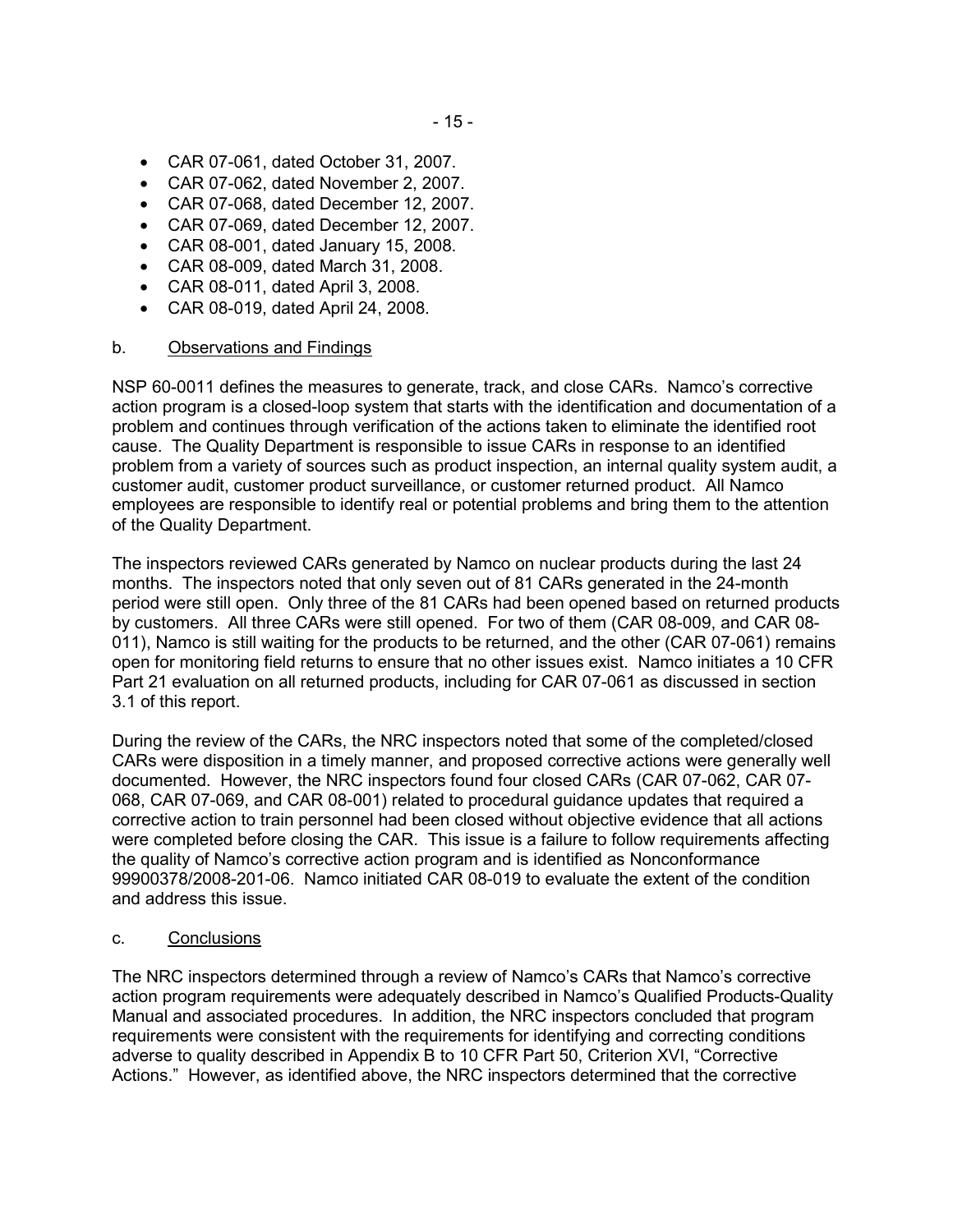action program was not adequately implemented in accordance with Namco's administrative requirements. This issue is identified as Nonconformance 99900378/2008-201-06.

### 3.7 Document Control

#### a. Inspection Scope

The NRC inspectors reviewed implementation of Namco's processes for document control for the supply of items and components subject to the regulations of Appendix B to 10 CFR Part 50. The NRC inspectors reviewed policies and procedures governing Namco's document control processes to verify the overall extent and effectiveness of its programs for meeting the requirements of Criterion VI, "Document Control," of Appendix B to 10 CFR Part 50. The NRC inspectors verified that Namco's quality related documents were developed, reviewed, approved, issued, used, and revised under an established program.

Within the scope of this area of the inspection, the NRC inspectors reviewed the following procedures and records:

- Namco Qualified Products-Quality Manual, Revision M.
- NSP 60-0013, "Control of Quality Program Documents," Revision F.
- QCP-009, "Control of Forms," Revision C.
- NSP 60-0007, "Internal Document Control," Revision I.
- Master copy and controlled copy of the Qualified Products-Quality Manual.
- Master copy and controlled copy of the QCPs.
- CAR 08-020, dated April 24, 2008.
- CAR 08-021, dated April 24, 2008.
- CAR 08-022, dated April 24, 2008.

# b. Observations and Findings

NSP 60-0013 provides for the review, approval, and ownership of the NSP documents, quality program forms, and the Namco Qualified Products-Quality Program Manual. Section 8.1.1.1 and 8.2.1.1 of NSP 60-0013 requires having only two sets of controlled hard copies of the Namco Qualified Products-Quality Manual and NSPs in the printed form; the master copy with original signatures is in the document storage area and the second copy in the inspection area. The NRC inspectors reviewed controlled hard copies of the Qualified Products-Quality Manual and of the NSP procedures to verify that they were being maintained in accordance with Namco's document control program. In accordance with Section 8.4.2 of NSP 60-0013, the second copy should be identified with a controlled copy or set number. The NRC inspectors observed that the second controlled hard copy of Namco's NSP procedures did not contain any formal identification such as a control number. This issue is an example of a failure to follow a procedure affecting the quality of Namco's document control program and is identified as Nonconformance 99900378/2008-201-08. Namco initiated CAR 08-020 to evaluate the extent of the condition and address this issue.

QCP-009 provides for the preparation, issuance and control of Quality Forms used in the Namco quality system. Section 5.2.4 of QCP-009 requires that a controlled binder that includes a table of contents and a copy of the current version of each approved form should be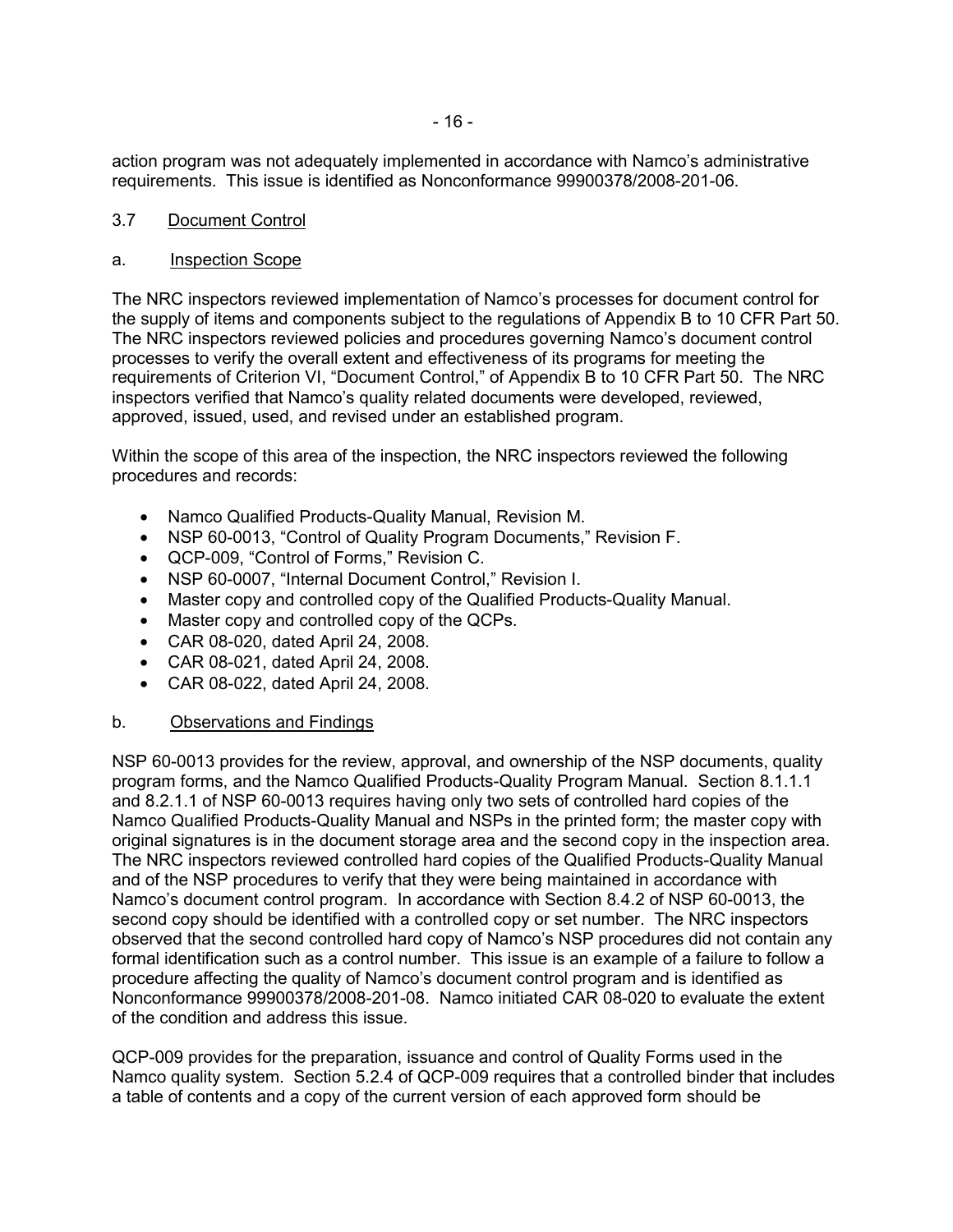maintained in the Quality Department in addition to having a masters form tables of contents and forms in the Records Storage area. When the NRC inspectors asked the Quality Manager for such copy, Namco's Quality Manager stated that there is only one controlled copy of the Quality Forms and no master copy exists in the records storage area, as required by QCP-009. This issue is another example of a failure to follow a procedure affecting the quality of Namco's document control program and is identified as Nonconformance 99900378/2008-201-08. Namco initiated CAR 08-021 to evaluate the extent of the condition and address this issue.

Namco's Qualified Products-Quality Manual states that the Quality Manager maintains a controlled copy list of the quality program documentation issued internally and externally. In addition, Section 4.2.6 of NSP 60-0013 requires that the Quality Manager maintains a list of all controlled copies of quality program documents issued internally and externally. The list is required to contain the controlled copy or set number, the designated holder, and the date issued. The NRC inspectors requested the Quality Manager for the list of controlled copies. Namco's Quality Manager was not able to produce such a list. This issue is another example of a failure to follow a procedure affecting the quality Namco's document control program and is part of Nonconformance 99900378/2008-201-08. Namco initiated CAR 08-020 to evaluate the extent of the condition and address this issue.

The NRC inspectors also reviewed a sample of NSPs, QCPs, and Quality Forms and observed that they were of the correct revision. Additionally, the NRC inspectors compared the master copy and controlled copy of the Qualified Products-Quality Manual, the QCPs, and a sample of NSP procedures and verified that both copies were equal to one another and that were the latest revision.

NSP 60-0013 requires that "Superseded versions of NSP documents and the NSP table of contents shall be marked superseded or obsolete and deleted from or moved to a secure location on the local access network (LAN). Section 8.2.3 of NSP 60-0013 requires that the hard copies must be discarded upon internal distribution of the approved replacement versions. The NRC inspectors observed that superseded hard copy versions of NSP documents were still filed in the same location with the latest approved revision. This issue is another example of a failure to follow a procedure affecting the quality of Namco's document control program and is part of Nonconformance 99900378/2008-201-08.

NSP 60-0013 requires that "An Index of Quality Forms, controlled by version, shall be prepared and indicate the latest approved version of each form. The index shall be authorized by the quality manager and contain the form name, form number, and revision level of each form." Section 6.2.4 of the same procedure states: "Record of revisions – A specific separate form that documents the revision history of the form and includes the revision date, revision level, and a brief description of the changes." The NRC inspector observed that in addition to having all the information required by procedure for the index, the index also included the date of the revision. The NRC inspectors identified that for some of the quality forms, the revision date on the index did not match the revision date on the Revision Record for each form. This issue is another example of a failure to follow a procedure affecting the quality of Namco's document control program and is part of Nonconformance 99900378/2008-201-08. Namco initiated CAR 08-021 to evaluate the extent of the condition and address this issue.

NSP 60-0007 establishes the system for distribution and control of engineering changes, Work Order Routings, Floor Job Instructions (FJIs), Inspection Reports (IRs) and DIRs. The NRC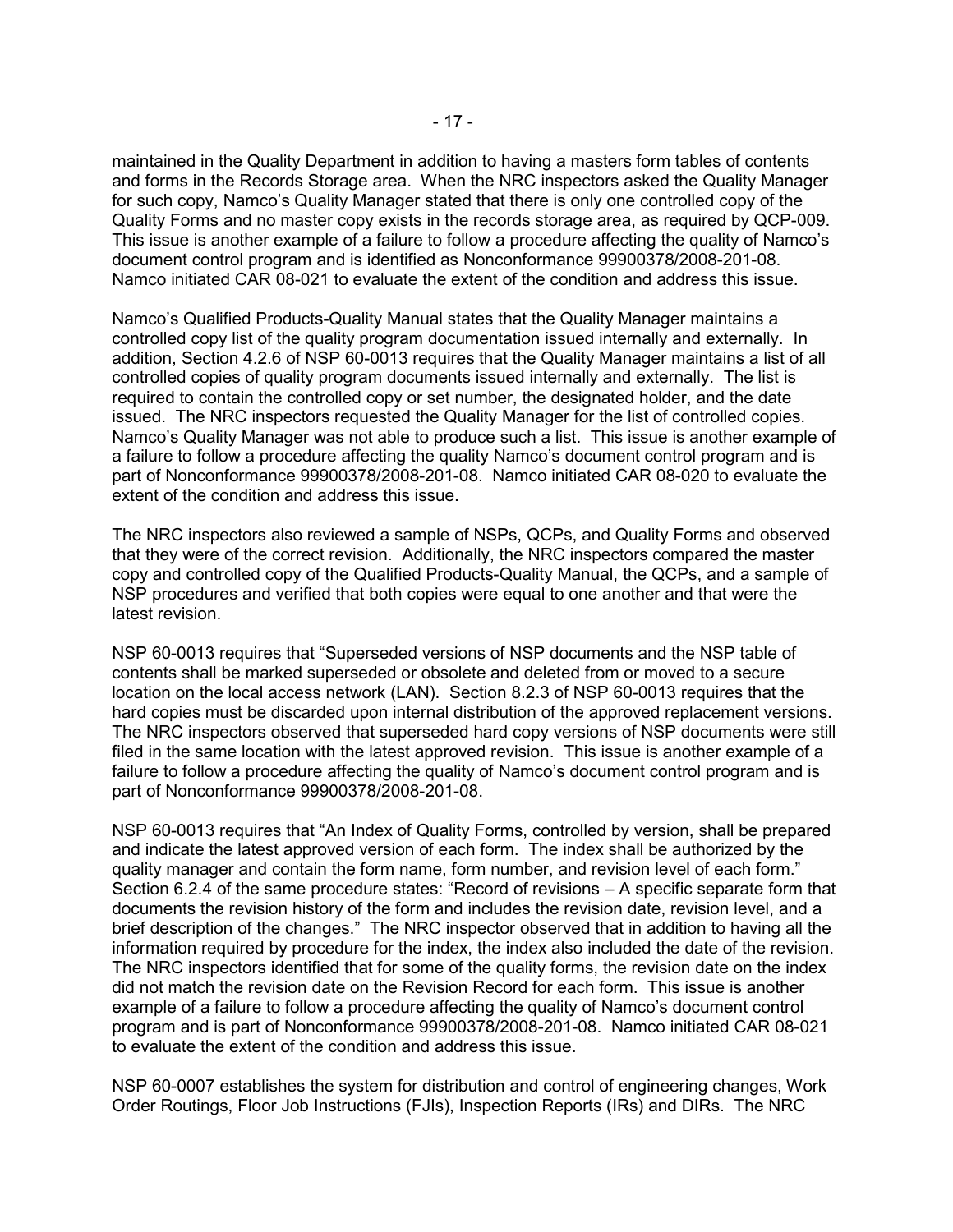inspectors reviewed a sample of Work Order Routings, FJIs, IRs, and DIRs to verify these documents had been reviewed and signed by quality personnel as required by NSP 60-0007. The NRC inspectors observed that both FJIs were reviewed and approved by quality personnel. However, the inspector noted that one FJI included the inspector signature, while the other FJI was initialized, with the date and the inspector's stamp. The NRC inspectors discussed this with the Quality Manager. The Quality Manager could not explain the reason for the difference on the review and approval of these FJIs. The NRC inspectors found that although the procedure lacks guidance on when the quality inspectors should sign the FJI and when they should be initialed, dated, and stamped, both FJIs were adequately revised and approved by the quality inspector. Even though not required, Namco initiated CAR 08-022 to address the issue of how quality inspectors should record their review, observation, or acceptance of internal documents such as FJIs.

# c. Conclusions

The NRC inspectors determined through a review of Namco's quality program documents and procedures that Namco developed and is generally implementing a document control process consistent with the regulatory requirements of Criterion VI of Appendix B to 10 CFR Part 50 and industry guidance as well as Namco's quality program and implementing procedure guidance. However, as identified above, the NRC inspectors found several examples where Namco failed to follow procedures affecting Namco's document control program. These issues were identified as examples of Nonconformance 99900378/2008-201-08.

# 3.8 Handling, Storage, and Shipping

# a. Inspection Scope

The NRC inspectors reviewed Namco's Qualified Products-Quality Manual and applicable implementing procedures to assess compliance with the requirements of Criterion XIII, "Handling, Storage and Shipping," of Appendix B to 10 CFR Part 50. The NRC inspectors reviewed sections of Namco's Qualified Products-Quality Manual and associated procedures to verify that Namco maintains a program that effectively controls the handling, storage, and shipping of items and components to prevent damage or deterioration.

Within the scope of this area of the inspection, the NRC inspectors reviewed the following procedures and records:

- Namco Qualified Products-Quality Manual, Revision M.
- NSP 50-0001, "Packaging, Storage, and Shipping," Revision E.
- NSP 50-0002, "Preservation Packaging," Revision G.
- Namco instructions QF24A, "Assembly Inspection Record EA170/EA180 Limit Switches," Revision H.

# b. Observations and Findings

Section XIII, "Handling, Storage, and Shipping," of Namco's Qualified Products-Quality Manual states, in part, that orders not requiring special packaging shall be packaged in accordance with documented procedures. The NRC inspector observed the assembly of two EA180-31402 Limit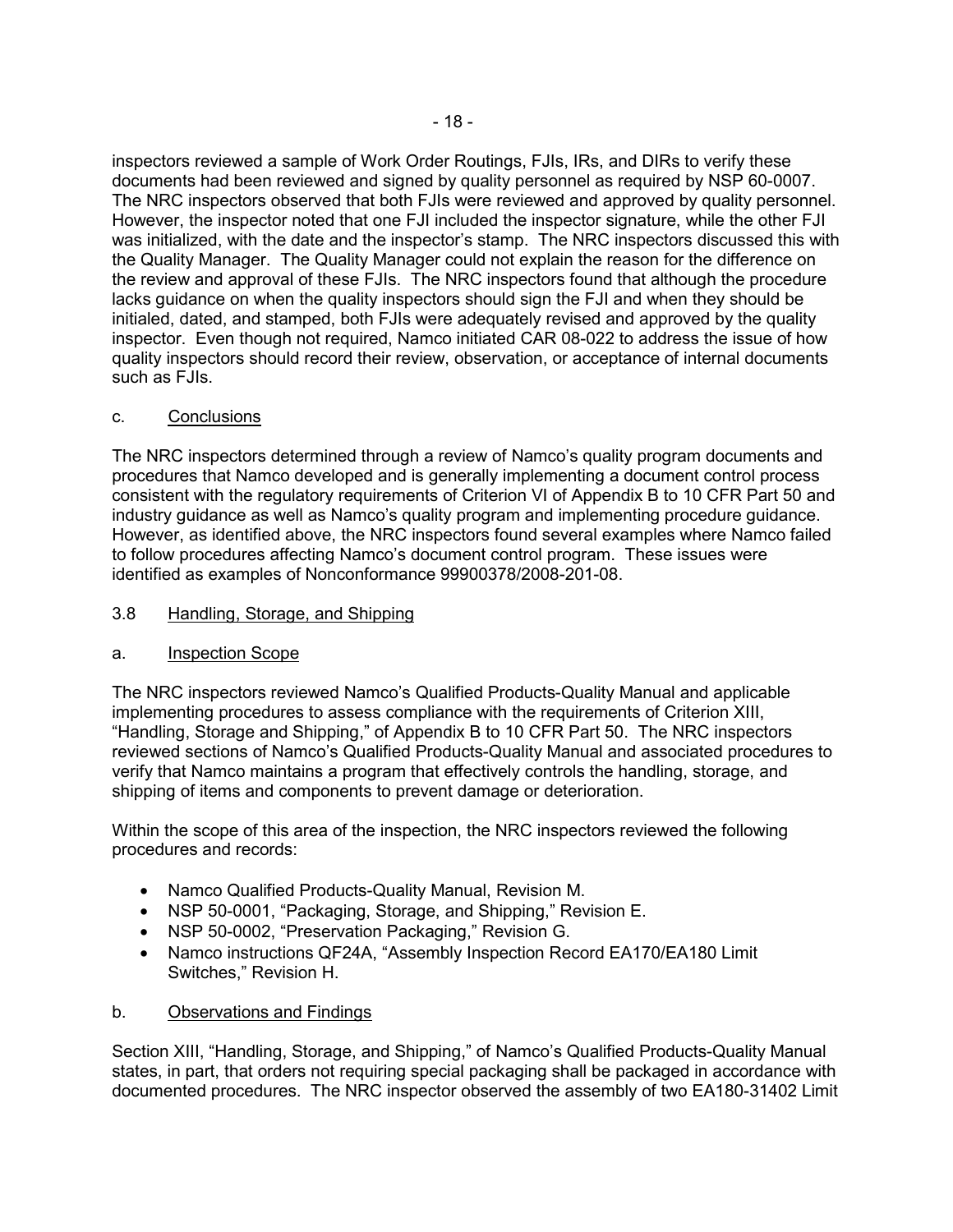Switches under work order 411585. Namco personnel used instructions QF24A to complete the assembly of the two limit switches. The NRC inspectors noted that the AIR specified the steps for assembling the limit switches, the inspection and test procedures, and the acceptance criteria. In the AIR, Step 12 of the Final Inspection provided instructions to perform the packaging of the limit switch in accordance with NSP 50-0002. During the packaging of one of the limit switches, the NRC inspector observed that the Namco inspector did not have the packaging procedure available at the location as required by Criterion VI, "Document Control," of Appendix B to 10 CFR Part 50. The NRC inspectors observed that the Namco employee was knowledgeable about the requirements of NSP 50-0002 and had properly packed the limit switch in accordance with the procedure. Further, Namco took action to address the issue prior to the end of the inspection by making the procedure available at the location of packaging. While this action was not documented in Namco's corrective action program, a nonconformance is not being cited because NSP 50-0002 was being effectively implemented and Namco took prompt and appropriate corrective action.

The NRC inspector verified the storage areas for nuclear grade material. The NRC inspector observed and assessed actual techniques being used for storage and their acceptability relative to Namco's NSP 50-0001 requirements. The NRC inspector did not identify any issue in this area.

# c. Conclusions

The NRC inspector concluded that Namco's handling, storage, and shipping controls are consistent with the regulatory requirements of Criterion XIII of Appendix B to 10 CFR Part 50. Based on the limited sample of documents and activities reviewed, the NRC inspectors determined that Namco's Qualified Products-Quality Manual and associated handling, storage, and shipping procedures were effectively implemented.

# 3.9 Training and Qualification

# a. Inspection Scope

The NRC inspectors reviewed Namco's policies and procedures for the indoctrination and training of personnel performing activities affecting quality to assess compliance with the requirements of Criterion II, "Quality Assurance Program," of Appendix B to 10 CFR Part 50 and to assure that proficiency was achieved and maintained.

Within the scope of this area of the inspection, the NRC inspectors reviewed the following procedures and records:

- Namco Qualified Products-Quality Manual, Revision M.
- NSP 60-0009, "Procedure for Personnel Training and Qualification," Revision F.
- Quality Form 54, "Inspector Training Log."
- Quality Form 106, "Assembly Personnel Training for Qualified Products."
- CAR 08-023, dated April 24, 2008.
- CAR 08-024, dated April 24, 2008.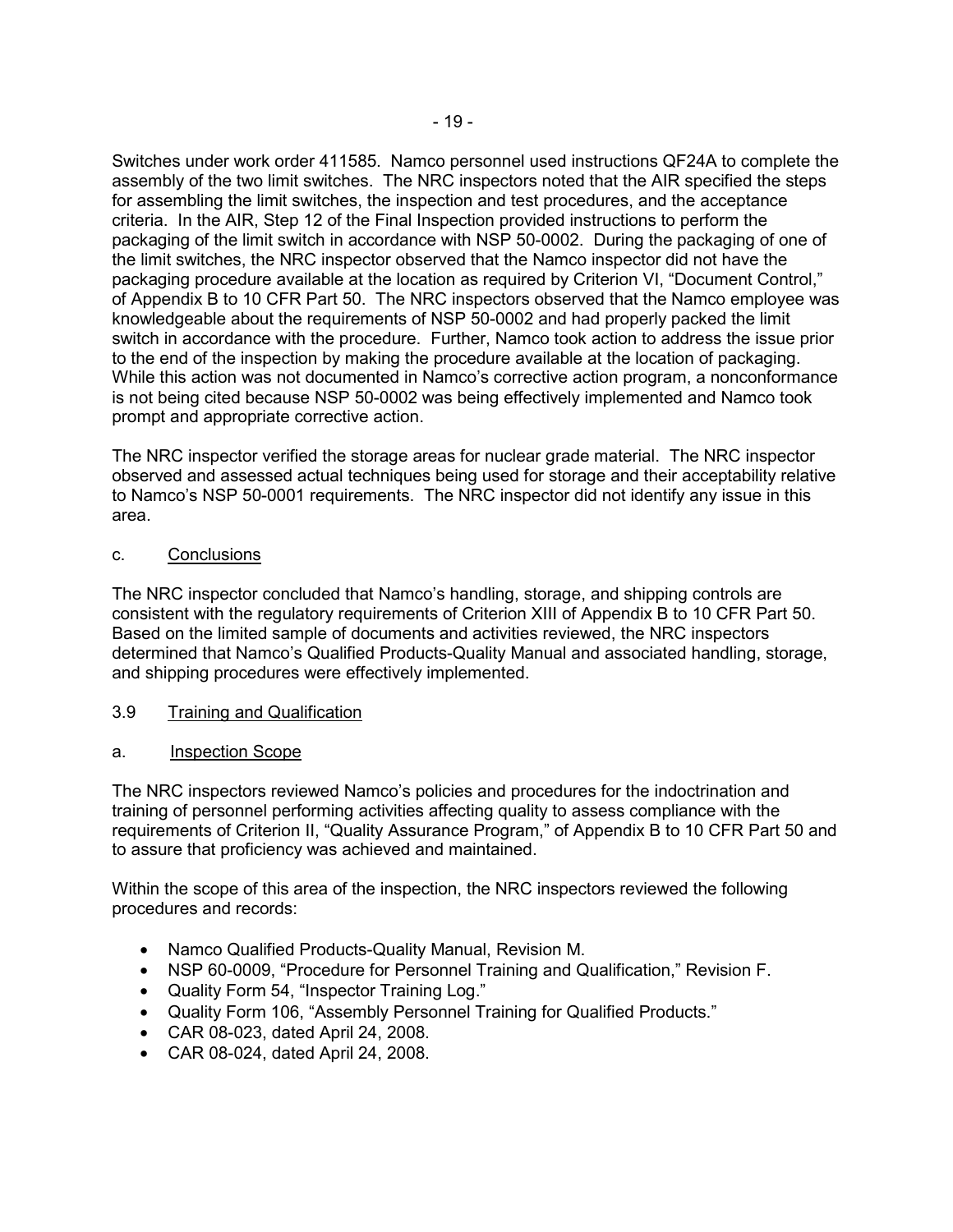#### b. Observations and Findings

NSP60-0009 contains controls Namco has in place for the training and qualification of assembly, inspection, quality test, and audit personnel. Specifically, NSP 60-009 defines the minimum requirements for the indoctrination and training of personnel performing activities affecting quality, including assembly personnel, inspection and quality test personnel, and lead auditors and auditors. Training for assembly, inspection and quality test personnel consists of: 10 CFR Part 50 Appendix B; 10 CFR Part 21; Energy Reorganization Act Section 206, "Noncompliance," and Section 210, "Unresolved Safety Issues Plan;" Section 223(b), "Violation of Sections Generally," of the Atomic Energy Act; NSP 60-0012; and, an overview of the Namco Qualified Products-Quality Manual. In addition to these training requirements, lead auditors are trained on American National Standard Institute (ANSI) N45.2.23, "Qualification of Quality Assurance Program Audit Personnel for Nuclear power Plants," ANSI N45.2.12, "Requirements for Audit Team of quality Assurance Program for Nuclear Power Plants," and NSP 60-006, "Guidelines for Auditing Quality Systems." In addition, the procedure states that the qualification and proficiency of inspection, quality test, and audit personnel shall be reviewed and documented annually.

Namco currently has eight pre-assembly personnel, two assembly personnel, two inspection and quality test personnel, and three lead auditors. The NRC inspectors reviewed the files of assembly, inspection, quality test, and audit personnel and found several examples of personnel's required training not documented as being completed or performed as required by NSP 60-0009. Training regarding the Energy Reorganization Act, Sections 206 and 210 for preassembly personnel was not documented as being completed. In addition, one of the assemblers did not have training on the Assembly Functions documented as being completed per Quality Form 106. Furthermore, the backup assembler did not have the General Awareness training documented as completed per Quality Form 54. This issue is an example of a failure to follow a procedure affecting the quality of Namco's training and qualification of personnel and is identified as Nonconformance 99900378/2008-201-09. Namco initiated CAR 08-023 to evaluate the extent of condition and address this issue.

During the review of the lead auditors' records, the NRC inspectors observed that documentation supporting the lead auditors' annual re-qualification was not provided in the training file. The Namco Quality Manager indicated that the documentation was in his possession but not in the training files of the lead auditors. The Quality Manager was able to provide such documentation and the NRC inspectors reviewed the annual re-qualifications records and observed that the qualifications were in accordance with NSP 60-0009. Annual reviews were performed and documented, and the certification documented the required information. Namco initiated CAR 08-024 to address the issue of where the lead auditors' requalification records are located and to evaluate the extent of the condition.

Section 3.4 of Namco Qualified Products-Quality Manual, Quality Assurance Program, Section II, states, in part, that "Quality Department associates are trained in accordance with applicable Namco procedures." Procedure NSP 60-0009 only identifies the training and qualifications requirements for assembly, inspection, quality test, and audit personnel. The NRC inspectors observed a discrepancy between Namco Qualified Products-Quality Manual and procedure NSP 60-0009. Specifically, the NRC inspectors noted that NSP 60-0009 did not required training and qualification for all quality personnel as required by Namco Qualified Products-Quality Manual. This inconsistency is an example of inadequate procedure affecting Namco's